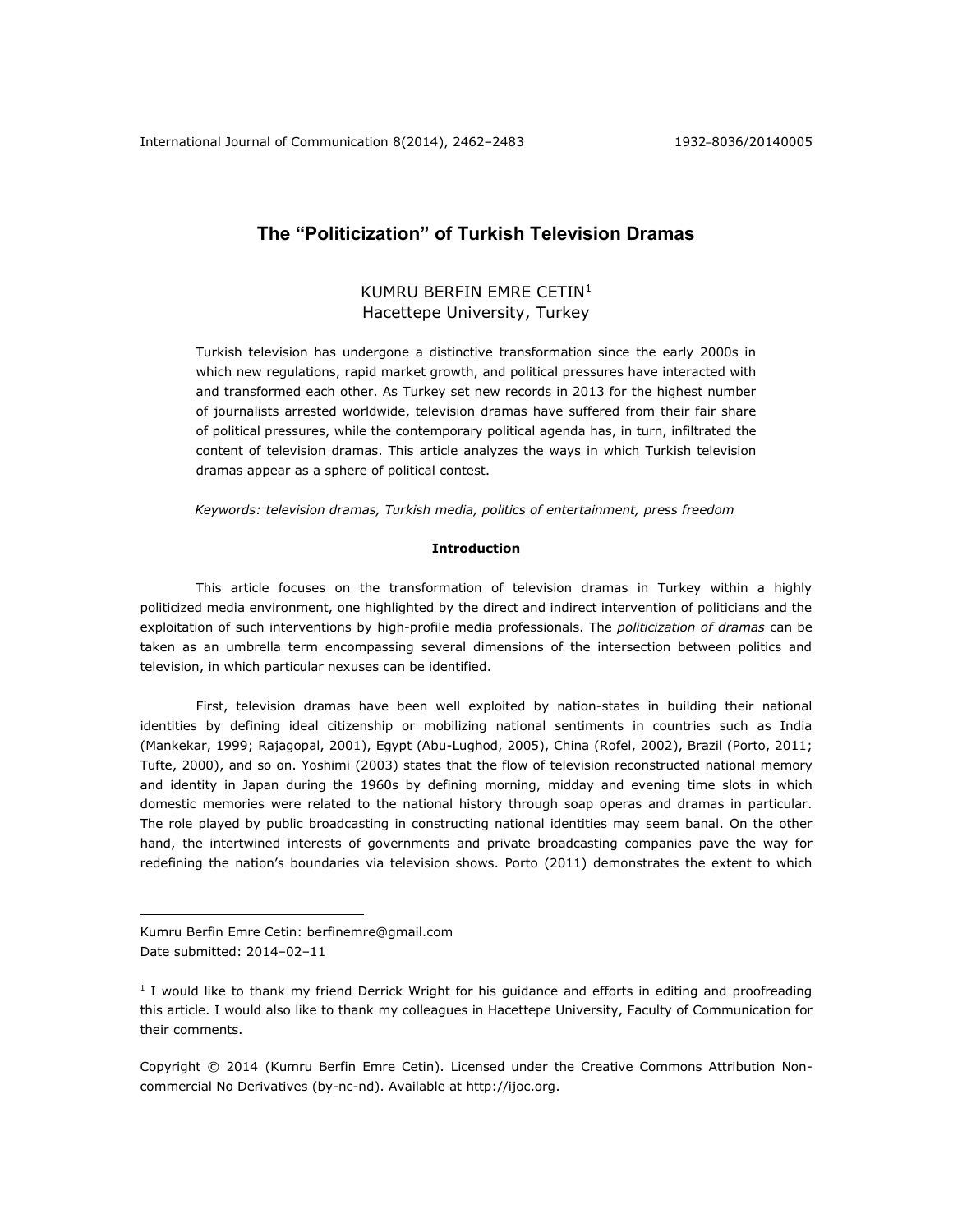Brazilian *telenovelas* echo the hegemonic political discourses of the periods in which they were produced thanks to TVGlobo's support for the government.

Second, the nexus can be highlighted in television dramas depicting social issues. According to Salamandra (2010), Syrian dramas provide particular social and political depictions framed by "the demise of socialism, the perceived failures of nationalism, and the rise of Islamism" (p. 1). Arab-language dramas, *musalsals,* usually raise social issues such as "corruption, the role of religion and extremism in society or the status of women," sometimes "pushing things too far" and annoying officials (Dick, 2005, para. 10). Studies of Brazilian primetime entertainment reveal that these programs have "delved into controversial topics such as racism, homosexuality, abortion, anti-smoking, drug abuse, and the health care infrastructure, as well as specific diseases such as HIV/AIDS, leukemia, and breast cancer" (La Pastina, 2004, p. 302). In a similar vein, Tufte (2000) argues that "Brazilian telenovelas reflect the extreme polarization in Brazilian social reality" (p. 98) as there is always a class dimension in their *diegesis* and, as such, are not dissimilar to British soaps that tend to deal with mundane issues in terms of class and region (Geraghty, 2002). A recent study addresses the British community drama *EastEnders* as a source of counterhegemonic nostalgia toward public services and "a cultural expression of a social democratic worldview" (Lamuedra & O'Donnell, 2012, p. 1). That is to say, dramas that touch upon social issues or locate characters' personal dilemmas within a broader social context eventually provide particular political frameworks for their viewers.

A more explicit appearance of this nexus can be identified in political dramas that usually portray professional politicians Political dramas can be regarded as a subgenre, especially on U.S. and UK television, with particular conventions that assemble discourses about politics as a game of power, although the representations vary. These dramas usually represent politicians in a negative light when their ambitions override the common good they are supposed to represent. Both La Pastina (2004) and Coleman (2008) emphasize that politics are illustrated in Brazilian *telenovelas* and British soaps as games of power, complicated by the intertwined interests of politicians and the elites.

In relation to Turkish TV dramas, I use the term *politicization* in two ways: first, to correspond to a recent trend in which television dramas have begun to deal with contemporary political issues, some aiming to convey particular political messages to the audience, while others stand out as political manifestations and, second, to address the ways in which television dramas have become a battleground for groups expressing a variety of political concerns. In Turkey, I argue, the politicization of television dramas is a novel phenomenon, indicative of a broader transformation of the media market and political institutions in Turkey during the last decade, a transformation which initially presumed a relatively isolated media environment with predefined structures of regulation and control.

Until 1990 the Turkish television market was dominated by the monopoly of the public broadcasting company, TRT (Turkish Radio Television Institution). The following 10 years saw the birth and collapse of media conglomerates with growing investments in television production and advertisement. The expansion of the production market since the early 2000s, which implied a growing audience interest, re-addressed television dramas not only as profitable commodities, but also as significant fields of political contest over meaning. This period was also characterized by the handover of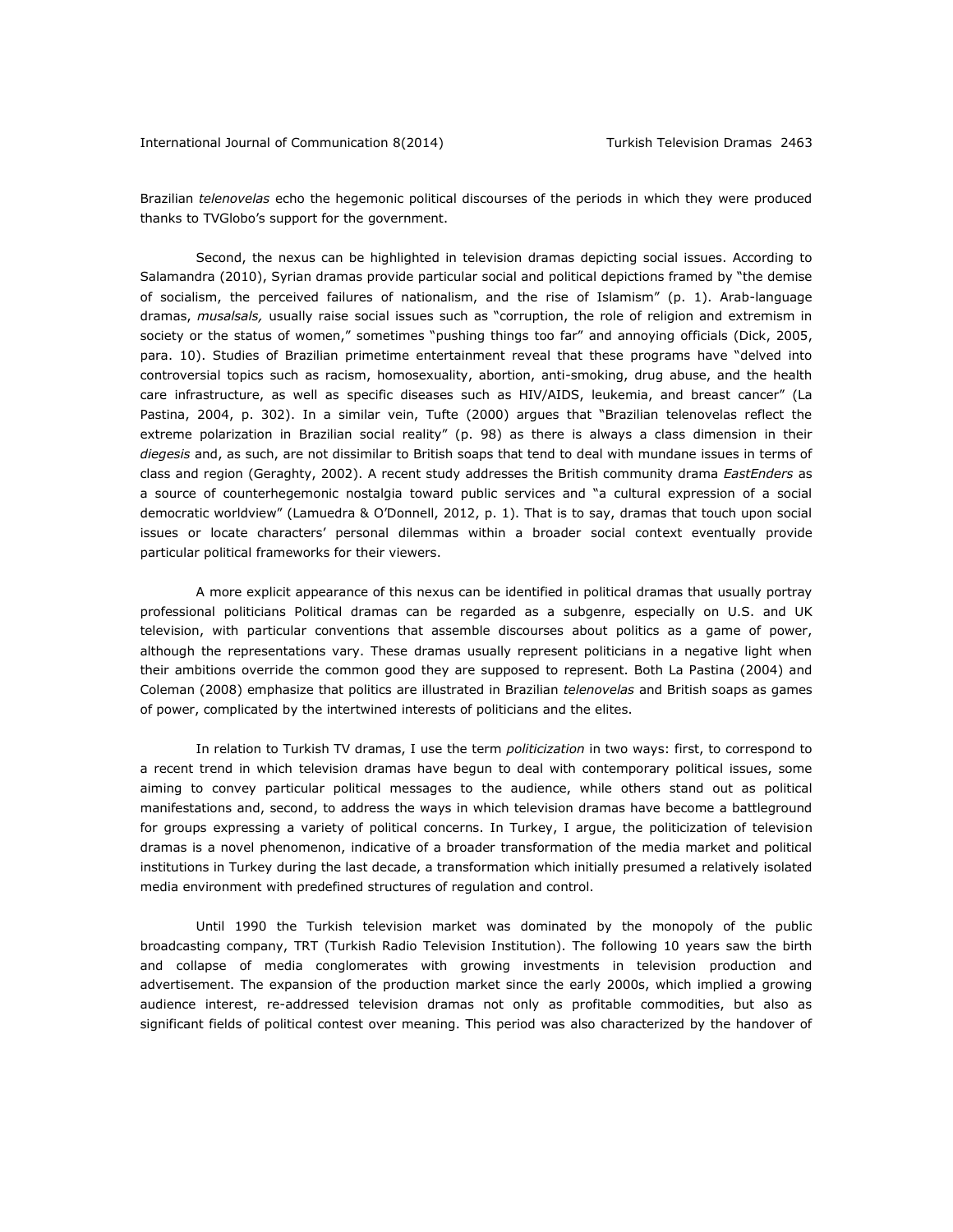hegemony from the Kemalist elites to the neoliberal conservative Justice and Development Party (*Adalet ve Kalkinma Partisi*, or JDP) government (Tugal, 2009), which pursued a decisive political agenda in regulating media content. These changing market conditions for television production, characterized by intense competition, required a particular ability to respond quickly to the demands of the various constituents, such as the audience, channel executives, and politicians. In a similar vein, Lopez (2001) explains how TVGlobo's competition with its then-counterpart, TVTupi, provided Brazilian *telenovelas* with a national character, as it acknowledged the military regime's attempts to rebuild the national identity. That is to say, political context along with the political economy of the media can shape the politics of television dramas.

I therefore use the term *politicization* of dramas to correspond to a transformation process in Turkish television, characterized by the expansion of the television production market, political challenges to the freedom of the press, and the eventual penetration of political content into dramas. In this article, I specifically employ this term to reveal a responsive process in which dramas take sides in an overtly politicized media environment, while at the same time politicians and governmental institutions intervene in drama production. Although this period may seem peculiar to Turkish television history, one can identify several similarities to Egyptian and Syrian *musalsals* and Brazilian *telenovelas* (Hamburger, 2000; Porto, 2005, 2009) in terms of the politicization process.

# **The Crisis of Press Freedom**

Turkish public broadcasting enjoyed a long-term monopoly over the country's television market until the late 1980s when the first private television channel, Magic Box, was launched, benefitting from the unregulated media market of the period. For many years private television channels exploited the deregulated media environment in several respects including occupying bands of their own, paying neither fees nor taxes, deciding the advertisement durations and slots, and constructing the television content with no intervention from any regulating institution. In this regard, private broadcasting enjoyed a free market in the literal sense of the term. The Radio and Television Supreme Council (*Radyo, Televizyon Ust Kurulu*) was established in 1994 to regulate radio and television broadcasting in Turkey through an "autonomous and unbiased public corporation," but even though the Radio and Television Supreme Council (RTSC) was assigned the duty of planning and allocating the channel frequencies among private broadcasters, it did not fulfill this function until 2006 (Adaklı, 2006). The private broadcasting market in the late 1990s was characterized by oligopolization and horizontal and vertical monopolization (Adaklı, 2006). Channel allocations to private enterprises long remained unregulated, causing de facto illegal radio and television broadcasting to occur for more than 15 years (Kejanlioglu, 2004).

The Turkish television market rapidly expanded during the 2000s, transforming the economy and the content of television dramas in various ways (Emre Cetin, in press). The market's value reached one billion Turkish lira (\$6.6 million) by 2008, although it had declined to 700 million (\$4.4 million) in 2010 (ISMMMO, 2010). The growth of the television market primarily led to a programming dependence on dramas, with 66% of television broadcasting in 2010 being allocated to dramas by the five popular private channels (Sozeri & Guney, 2011). As with the *telenovelas* of Latin American and Spanish-language television (Lopez, 2002), dramas became the sine qua non for Turkish television. The content of television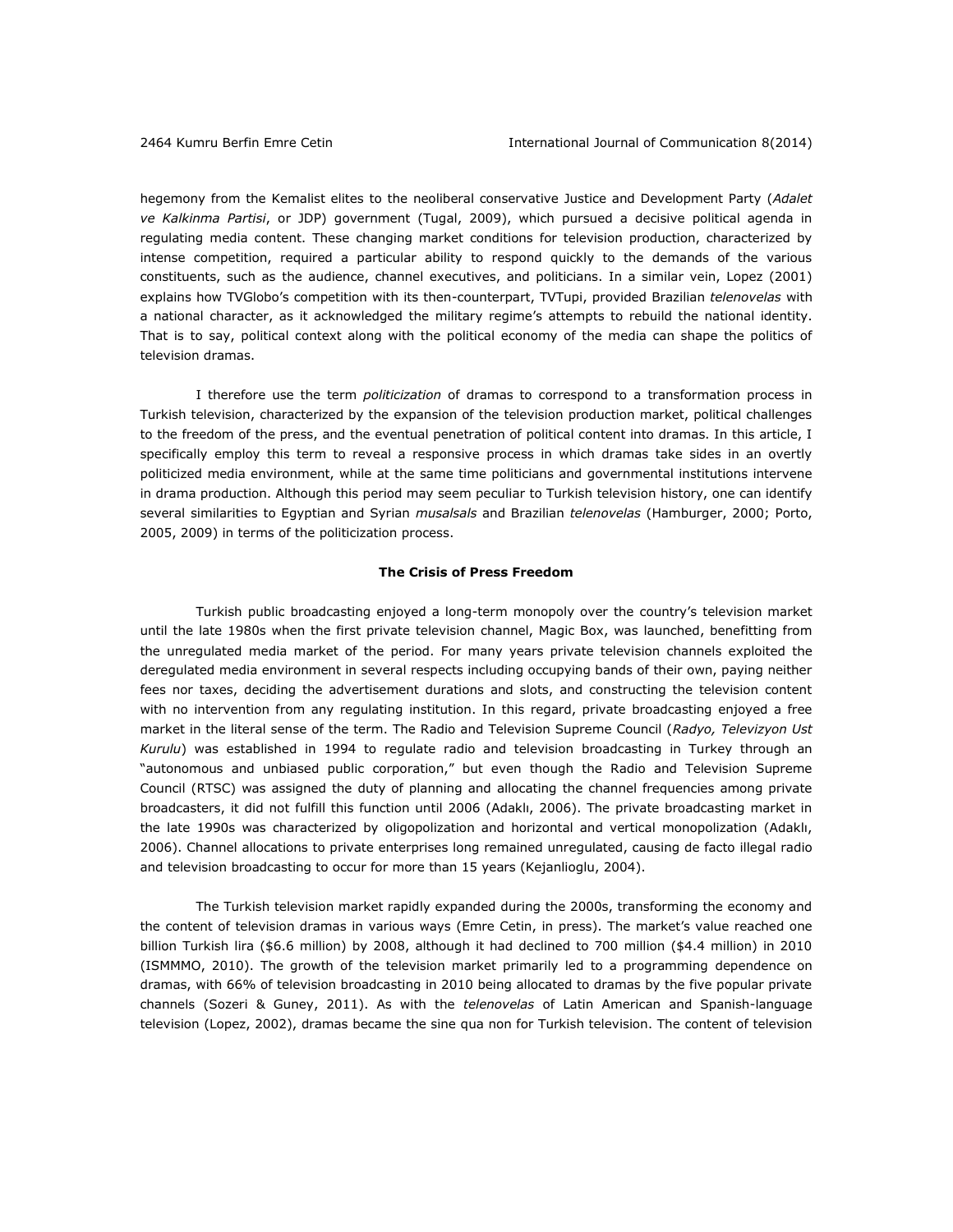dramas also saw a significant transformation during the post-2000 period, with long running times (around 90 minutes, excluding the advertising slots), thematic diversification, generic hybridity, and repetition (Emre Cetin, 2013). The expansion of the production market was also facilitated by the exportation of dramas to nearby countries, and Turkish dramas have been consumed in a wide region that encompasses the Balkans, the Middle East, the Caucasus, and North Africa. Recent research on the perception of Turkey in the Middle East shows that Turkish dramas are followed by 82% of the viewing public in Iraq and by 55% Syria (Akgun & Gundogar, 2013).

The Turkish media market experienced a dramatic change after the government of the JDP came to power in 2002. According to Sumer and Adaklı (2010, p. 1): "In the history of Turkish politics, no government has ever been this directly involved in how the media operates." Nevertheless, rather than being a sudden move that could be observed immediately after the JDP came to power, the government's intervention in the media gradually increased, peaking at critical periods such as the Constitutional Referendum and the Gezi Park Protests. Cayli and Depeli (2012) highlight how the legal changes to the Penal Code and the Press Code during 2002–2007 were effective in this respect, and the physical attacks and threats against journalists along with various legal cases dramatically increased after 2007. In 2011 Turkey ranked 148 out of 179 countries in the Reporters Without Borders' Freedom of Press Index. Along with the Penal and Press codes, the government also took advantage of tax penalties to control and punish media conglomerates whose publications did not echo government discourses. The Dogan Media Group, one of the largest media conglomerates, was fined more than \$1 billion, the most expensive tax penalty in Turkish history. According to Dogan Tilic, chair of the Association of European Journalists, although the company had some tax issues, the penalty must be regarded as a consequence of the tension between the government and the media group (Onderoglu, 2009).

One could argue that the JDP government secured its hegemony after the Constitutional Referendum in 2010, $2$  which the government also considered to be a representation of its support by various social groups, enabling the government to pursue an authoritarian approach, reinforcing the aggressive attitudes held against the media and journalists by these different parties. Consequently, many media professionals (particularly journalists and editors) were dismissed or forced to resign immediately after the Referendum. Danzikyan (2012) notes that silencing journalists has been routine since 2011, with such cases being discussed on websites and independent media for a couple of days before being forgotten until the next case emerges. Kurban and Sozeri (2012) and Cayli and Depeli (2012) highlight the increasing number of journalists who have been dismissed or forced to resign since 2011. This aggression against journalists and media workers (including actors playing in popular television series) peaked during and after the 2013 Gezi Park protests; therefore, this is the period on which we focus.

 $2$  September 12, 2010: The date has a symbolic resonance as it coincides with the 30th anniversary of the coup. The referendum was held to amend 26 articles of the 1982 Constitution prepared under the military regime. The amendment to the 15th article was of particular importance as it ended the legal immunity of the generals and enabled the initiation of judicial proceedings. More than 70% voters turned out, 57% of whom voted "yes."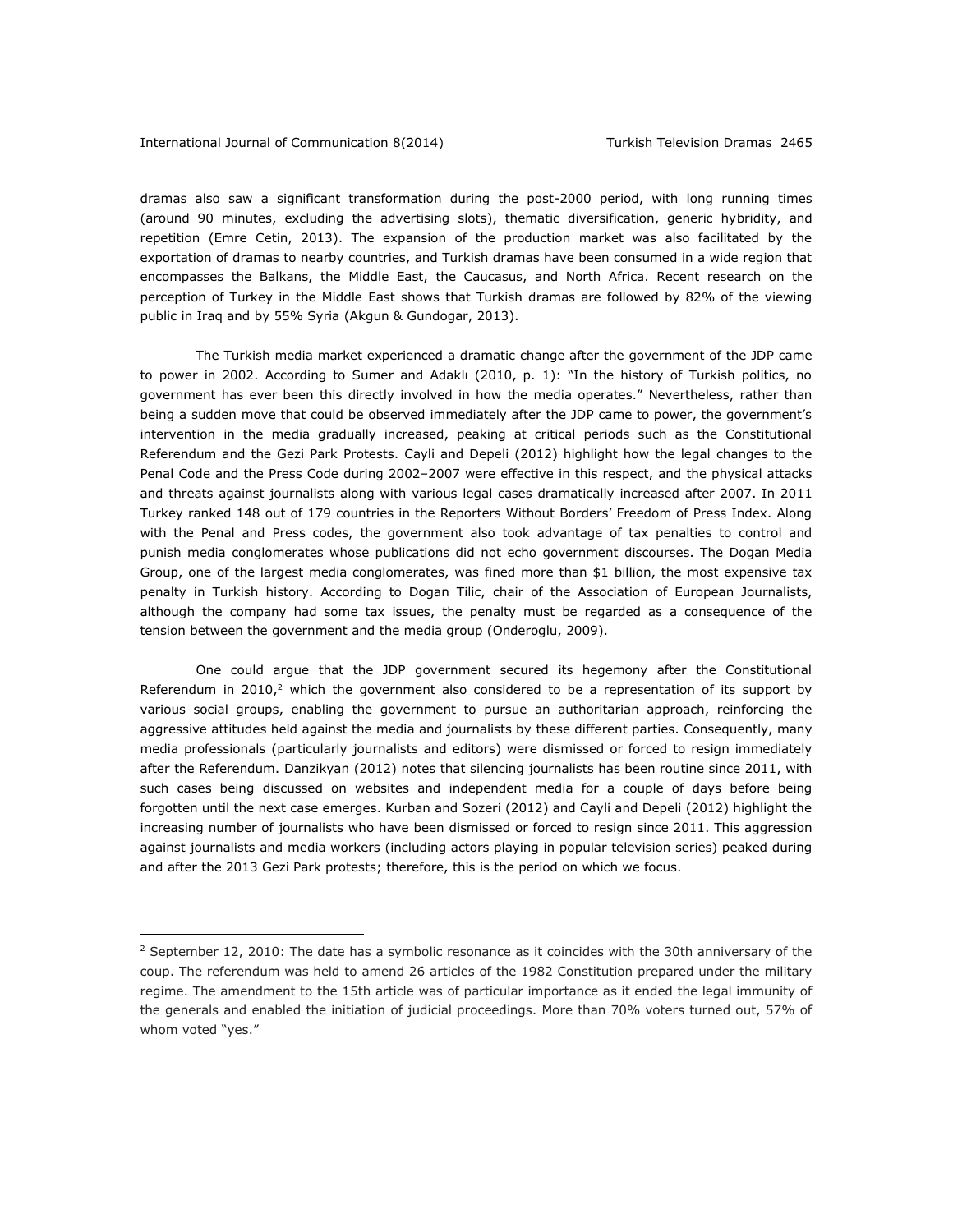May 28, 2013 saw the commencement of a month-long series of demonstrations in Turkey. These protests were aimed at protecting Gezi Park in Istanbul's Taksim Square against urban transformation policies which would demolish the park and construct in its place a historic military barracks and shopping mall. Demonstrations swiftly spread across the country and became antigovernment protests formed by groups encompassing Kemalists, Turkish nationalists, Kurds, conservatives, leftists, feminists, LGBTI (lesbian, gay, bisexual, transgender, intersex) movement, football fans, anticapitalist Muslims, and others. Many protestors were fatally injured due to the inappropriate use of tear gas, and police violence caused several deaths, while a policeman died falling from a bridge during the protests. Television channels overwhelmingly turned a blind eye to the protests for several days, and leading news channels such as NTV and CNNTURK were widely criticized by audiences, who accused the owners and executives of siding with the government (Bulut, 2013). The Union of Turkish Journalists declared that 59 journalists were either dismissed or forced to resign during the Gezi Park Protests (Akgul, 2013). Many celebrities and television personalities took part in the protest and explicitly supported it including Halit Ergenc, the actor playing Sultan Suleiman in the popular series *Magnificent Century* (*Muhtesem Yuzyil*, 2011–2014), who attended negotiations with the Prime Minister during the protests. The government launched a counterattack by inviting Necati Sasmaz (who plays the media icon Polat Alemdar, the protagonist of the remarkably popular series *Valley of the Wolves*).

In this highly polarized media environment, the popular serial *Leyla and Mecnun* (*Leyla ile Mecnun*, 2011–2013) was cancelled by the public television channel TRT on the basis of low ratings and high production costs. This came as a surprise as *Leyla and Mecnun* had been ranked among the International Movie Database (IMDB) top 50 and had been on air for three seasons. Eventually, one of the actors, Ahmet Mumtaz Taylan, revealed that a video clip by the actors, shot three months prior to the protests that showed them criticizing the Gezi Park demolition, had annoyed the public channel's executives. Terminating the serial led to wide protests on Twitter with the hashtag #*Leyla ile Mecnun'a Cevap Ver TRT* (Reply to *Leyla and Mecnun* TRT). The drama's cast and crew were transferred to another television channel with a new drama, *I Missed Too* (*Ben de Özledim*, 2013–2014), but in response to high audience curiosity about the finale of *Leyla and Mecnun*, a character in *I Missed Too* explained the serial's finale to other characters, enabling the audience to reconnect with *Leyla and Mecnun* after its sudden disruption. One television serial was thereby finalized orally within another in a form of reinforced intertextuality, due to increased political tension and censorship. That is to say, political pressures led producers to find creative strategies to deal with this silencing and, in doing so, intensified the interaction between audience and producers in a form of solidarity against censorship. In this regard, one could argue that television dramas gained a political function (along with an entertainment one) in the post–2000 period.

### **Novel Discovery: The Significance of Entertainment Politics**

As well as the explicit and implicit forms of governmental media control, growth of the television market and exportation opportunities led to a kind of reinvention of the significance of the popular as a political arena as well as an economic one. One example is the family.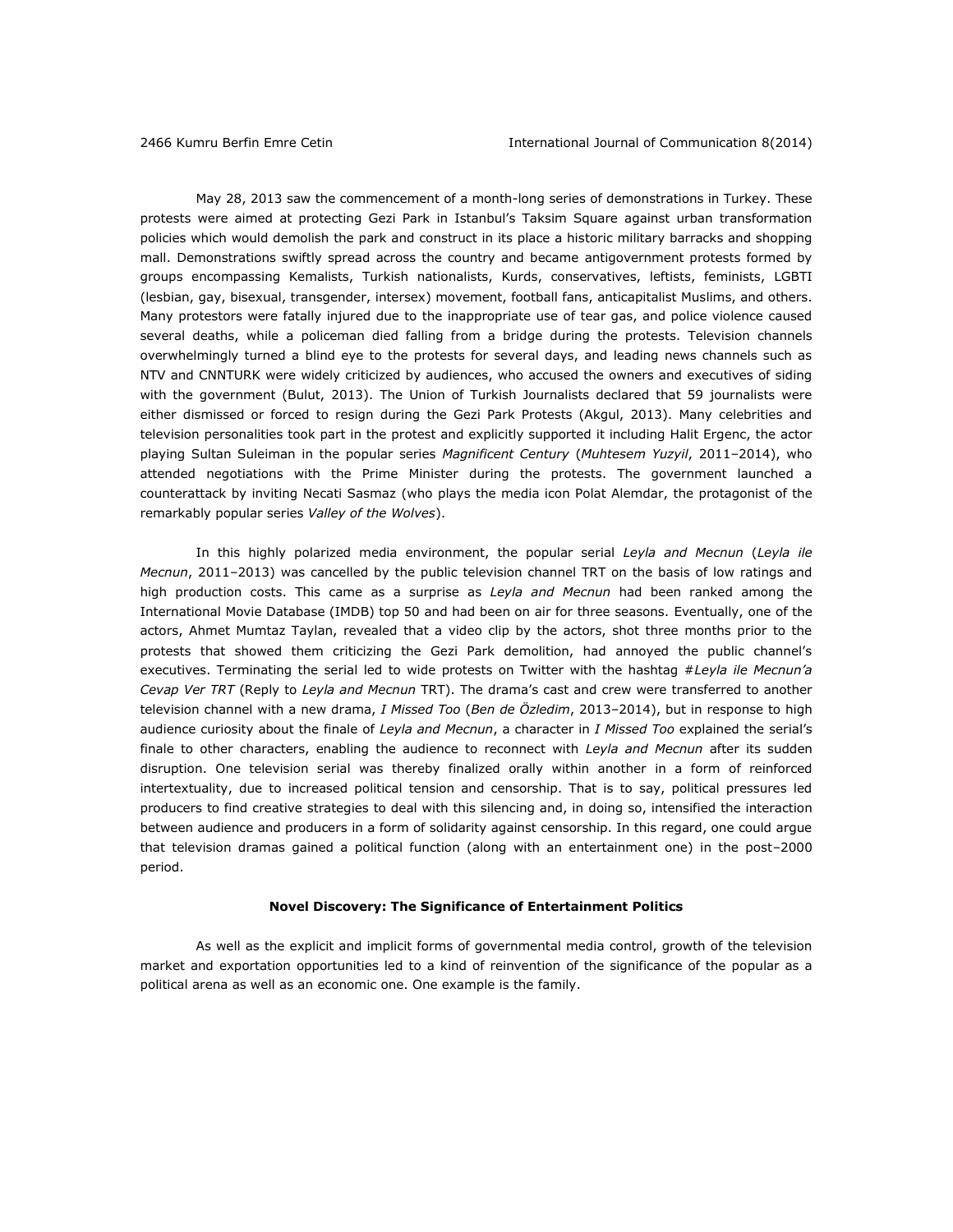The conservative values constructed around television families, which depict various family crises in Turkish television dramas, could be described as banal. Families are usually located within a particular neighborhood where they are surrounded by the conservative norms and values of neighborhood communities. The neighborhood norms and values are mainly defined by surveillance and control. In Turkish neighborhood dramas, like the Syrian *musalsals* such as *Damascene Days* (Salamandra, 2005) and *Bab al-Hara*, "[t]he *hara*, the old city neighborhood, appears a utopia of social integration and mutual assistance, where disputes are settled amicably, and class differences barely ruffle the surface" (Salamandra, 2010, p. 3). The expansion of conservatism toward other subgenres such as detective fiction, absurd comedy, and so on can be observed through the increasing promotion of marriage and the family in these dramas. However, while this is of interest, I focus on more explicit types of politicization which redefine television dramas as a form of political contest and reconsider the role of entertainment in the construction of political ideas and in encouraging viewers to take sides.

One can identify various forms of politicization in Turkish dramas, all of which are compatible with the government's political agenda, which envisaged the restructuring of the state and invited various conservative Islamist sects and groups to become shareholders in the process of the restructuring. However, politicizing television dramas should not be regarded as a top-down process manipulated by powerful political elites. Rather, it consists of complexities of power and exchange among politicians, media professionals, editors, and owners as well as contingent acts and situations. As a consequence, the politicization of dramas can be followed via particular patterns rather than through systematic propagandizing. Elsewhere, I distinguished four trends in the politicization of television dramas: (1) dealing with contemporary political issues, (2) settling accounts with the past, (3) neo-Ottomanism, and (4) piety and the Islamic worldview (Emre Cetin, 2013). These trends predominantly correspond to particular political agendas or projects, to a certain extent the zeitgeist of the period. In the following sections, I discuss the ways in which television dramas cluster around certain political topics, either provoking political tensions or contributing to reconciliation.

### *Dealing with Contemporary Political Issues*

*Valley of the Wolves* (*Kurtlar Vadisi,* 2003–2005) can be regarded as the predecessor in the politicization of television dramas, which boldly and deliberately sought to confront contemporary political debates.<sup>3</sup> Furthermore, the serial kept itself up-to-date by continually referring to and/or re-narrating the political agenda of the time (such as Turkey's negotiations with the European Union, the Cyprus question, the Kurdish question, etc.). Remarkably, the now-deceased president of Northern Cyprus Rauf Denktas himself acted in the serial, in a discussion with the protagonist, Polat Alemdar, criticizing the hypocrisy of the international public with regard to the recognition of Northern Cyprus.<sup>4</sup> The latter version of the serial *Valley of the Wolves: Terror* (2007) divided the public into pro– and anti–*Valley of the Wolves* groups with its trailer, which revealed that the serial would deal with the Kurdish question from a nationalist

<sup>&</sup>lt;sup>3</sup> Coleman (2008, p. 206), in his analysis of British soap operas, classifies this dimension of politics as "issue politics" in the sense that it deals with "issues from real-world political agenda."

<sup>&</sup>lt;sup>4</sup> For the infiltration of real political personalities or political issues into television dramas, see Coleman, 2008; Griffiths, 2001; Hamburger, 2000; La Pastina, 2004.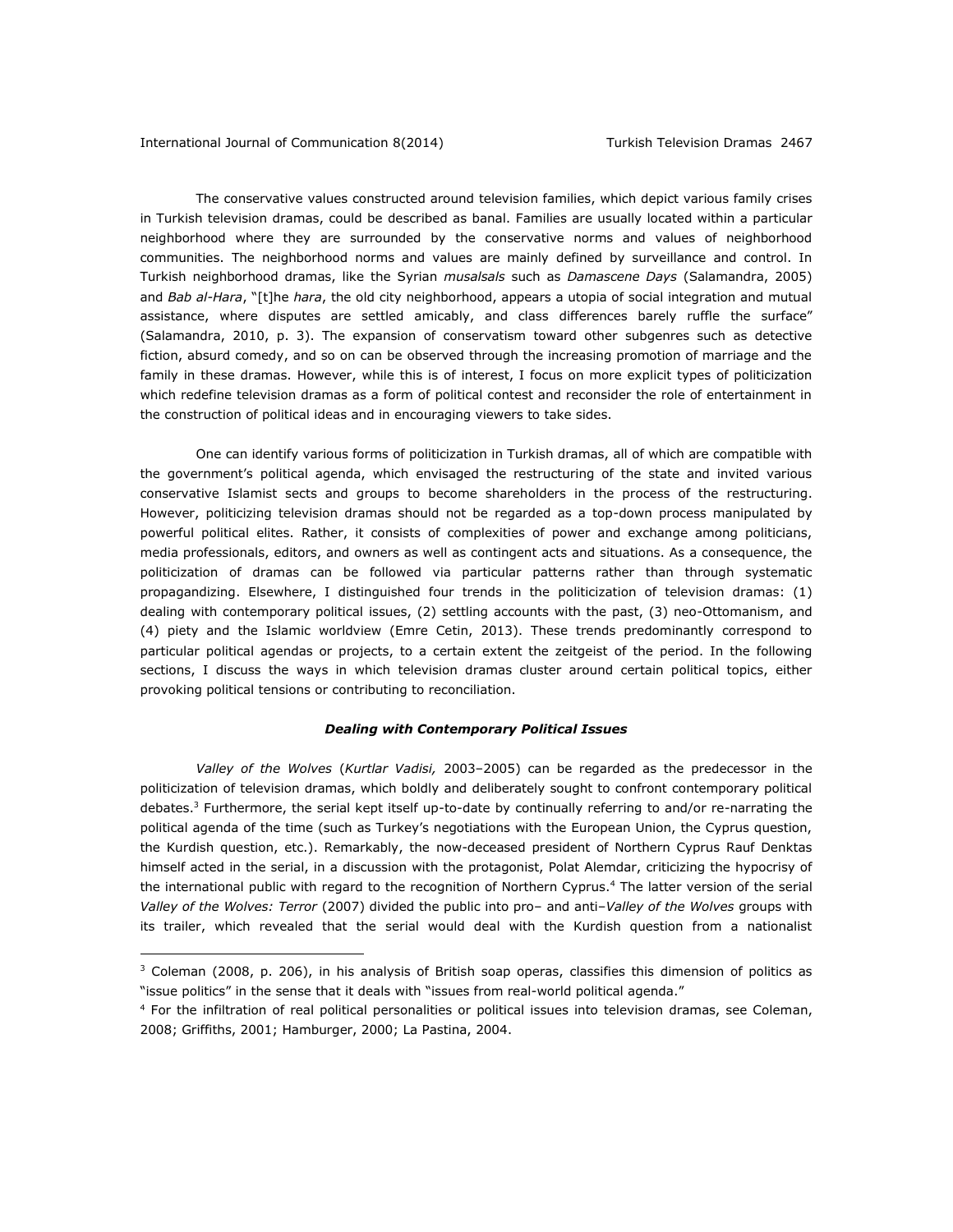perspective. Other spinoffs, such as the films *Valley of the Wolves: Iraq* (2006) and *Valley of the Wolves:*  Palestine (2011),<sup>5</sup> received controversial responses from the international public due to the overdose of anti-Semitism and anti-Americanism contained in them (see Figure 1 for the spin-off *Valley of the Wolves: Ambush,* 2007–). Clearly then, the politicization of television dramas has different transnational consequences as various responses to the exportation of dramas and their feature film spinoffs to foreign countries indicate.<sup>6</sup>



*Figure 1. Polat Alemdar and his companion Abdulhey raid the Israel consulate in Turkey.* **Valley of the Wolves: Ambush***, episode 75.*

<sup>5</sup> *Valley of the Wolves: Iraq* broke the box office records of its time, with more than 4 million spectators, whereas *Valley of Wolves: Palestine* was seen by more than 2 million people in Turkey.

<sup>6</sup> Dick (2005) points out that U.S. officials asked that the Qatar production *Road to Kabul* (2004), which narrates the story of Afghan and Arab *mujahids*, be cancelled. Officials were concerned that the series could encourage recruitment to Islamic groups. Misrepresentation of Jewish characters in other Egyptian or Syrian dramas such as *Faris bi-la Jawad* (2002) and *Al Shatat* (2003) has annoyed the United States and Israel in the past (Dick, 2005), and tense diplomatic relations between Turkey and Syria were caused by the drama *Ukhwat al-Turab*, which dealt with Armenian genocide (Salamandra, 2005).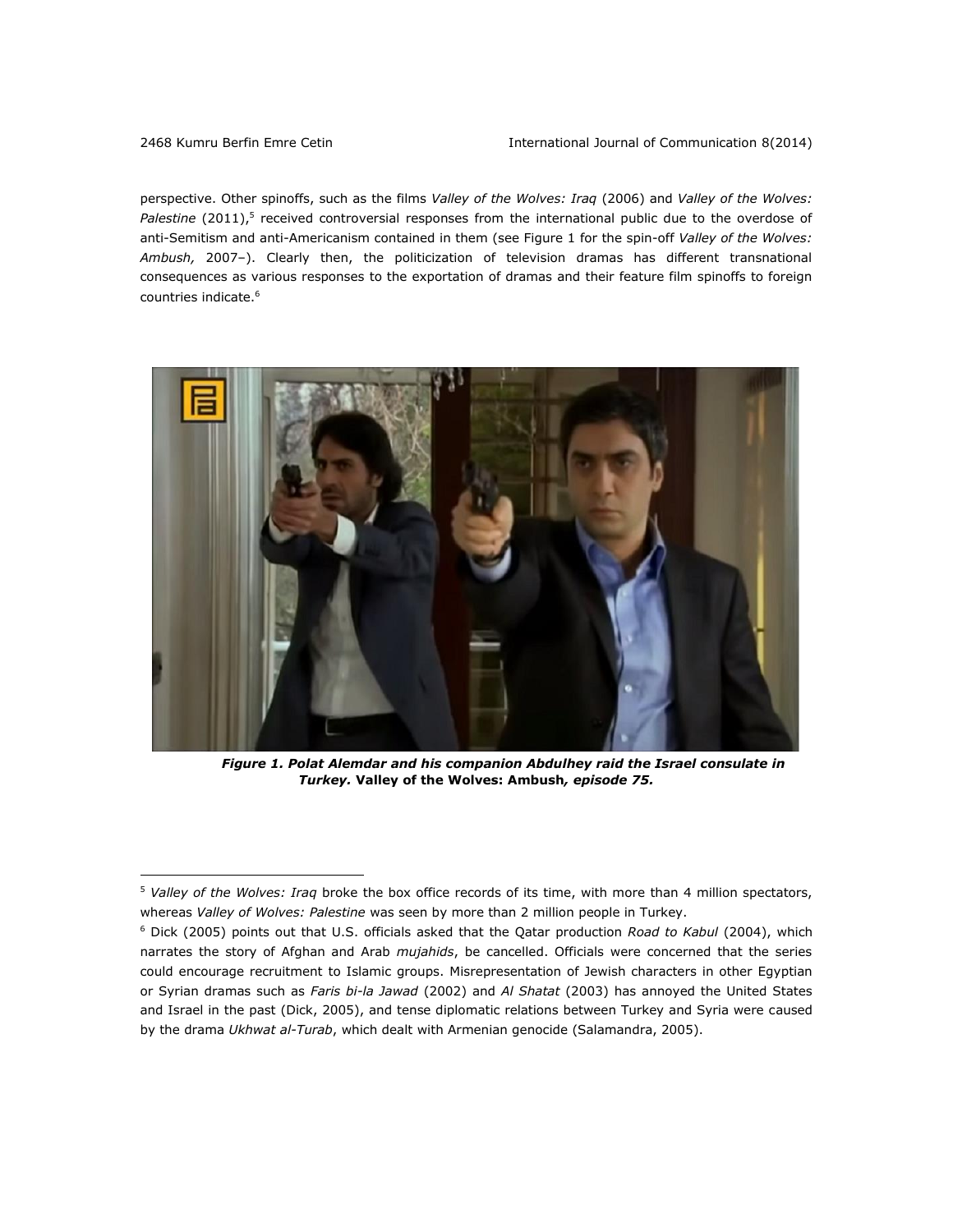*Valley of the Wolves* narrates contemporary political issues such as the Kurdish question and the legitimacy of paramilitary organizations, providing a fictional perspective, while continually referring to real events and personalities in order to attract audience interest. This novel approach triggered a politicizing trend. Although not long running, *Code Name* (*Kod Adi*, 2006) and *Deaf Room* (*Sagir Oda*, 2006–2007) focused on the intelligence activities of the state and on the organization and employment of paramilitary groups. *One Turkey* (*Tek Turkiye*, 2007–2011), *Sakarya Firat* (2009–2013), and *Sefkat Hill*  (*Sefkat Tepe*, 2010–) featured soldier-heroes fighting against Kurdish guerrillas in defense of Turkey, stopping plots for an independent Kurdistan, thus depicting the Kurdish question from a militarist perspective. It is important to note that *One Turkey* and *Sefkat Hill* were broadcast on the Islamist channel, Samanyolu, and the popularity of these programs contributed a great deal to mainstreaming these television channels.

On the other hand, these examples indicate the power of nationalist discourses which dominate Islamist channels, a fact usually disregarded in the shadow of their Islamist orientation. Recently, the trailer for *Red Apple* (*Kizil Elma*), which portrays the activities of the National Intelligence Service showed the protagonist taking an oath to protect the nation and the state on the Turkish flag, the Koran, and a gun. Interestingly, three dramas which follow this trend (*Valley of the Wolves*, *Sakarya Firat*, and *Red Apple*) were produced by Osman Sinav, who was formerly associated with Turkish nationalism. The explicit political discourses, which were previously specific to Turkish news or talk shows, penetrated fictional programs, as the dramas of this type indicate.

#### *Settling Accounts with the Past*

Turkish democracy has witnessed several military interventions since 1960. The JDP government, members of which suffered from the military memorandum of 1997 (that is, the document written by military leaders aimed at threatening and intervening in Parliament), took various actions to eliminate the military's power over politics. They successfully facilitated the discourse of *settling accounts with military coups* in a form of populism, particularly before the 2010 Referendum, which made way for the chief commander of the 1980 military coup, Kenan Evren, to face trial. Orhon (2013) highlights the growing public interest that paved the way for a more open discussion of the 1980 coup during the 2000s. The increasing number of books, articles, television programs, films, and documentaries about the coup "constitute a popular, though indirect, means for memory politics" (Orhon, 2013, p. 122) such as the serial *My Heart Won't Forget You* (*Bu Kalp Seni Unutur mu?*, 2009–2010; see Figure 2), which depicted prison life and torture in the coup years.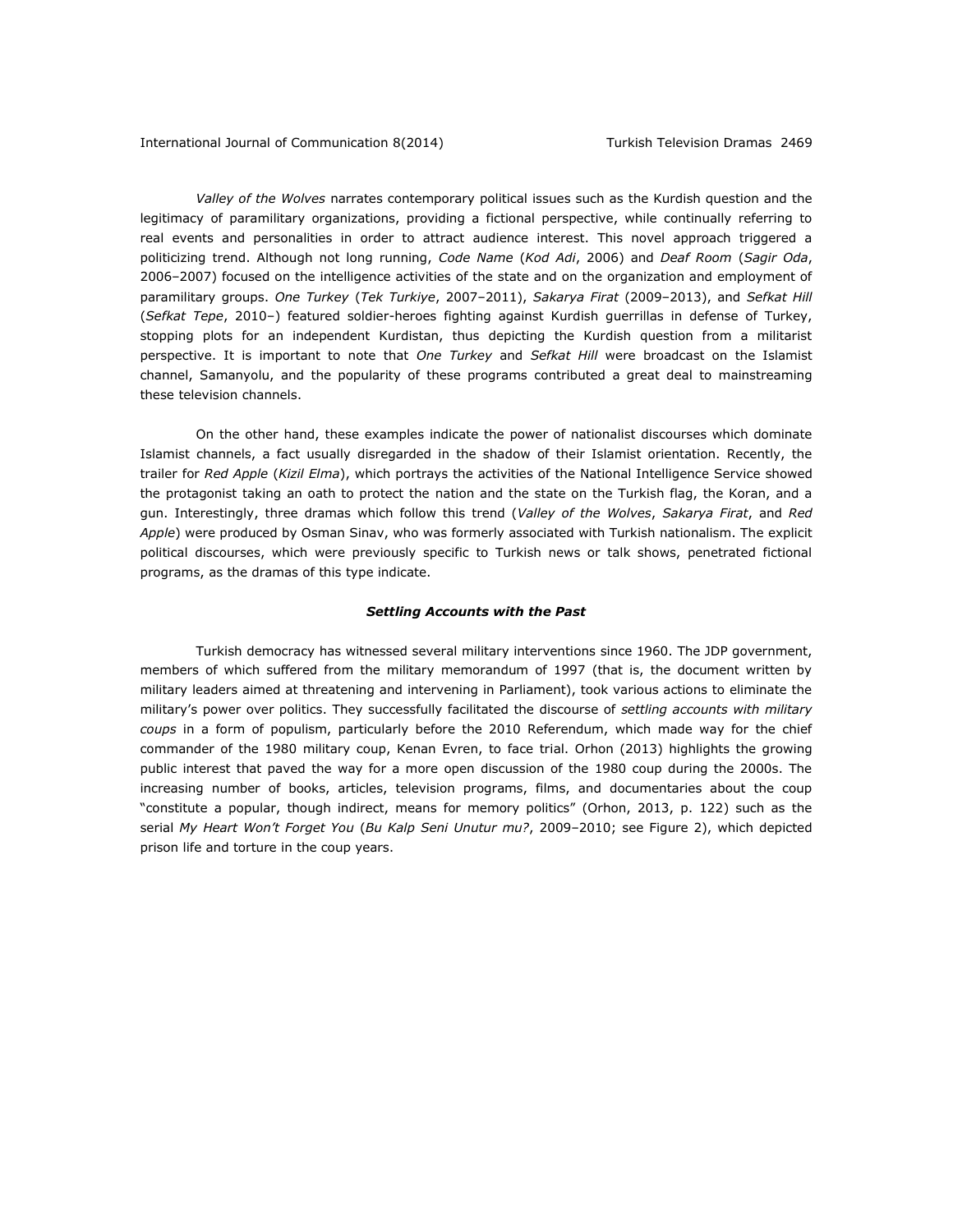

*Figure 2. The "political" period drama Remember Darling depicts the true story of 17-year-old Erdal Eren who was executed by the military government of the 1980 coup. Erdal Eren is taken to gallows by the military officers.*  **Remember Darling***, episode 68.*

However, the infiltration of political history into television dramas existed before *My Heart Won't Forget You*. Expansion of the television market led to the creation of expensive productions such as period dramas. In programs such as *Rose Embroidery on My Hoop* (*Cemberimde Gul Oya*, 2004–2005), political history served as a social background for the characters. They were portrayed as political activists, affiliated leftists or rightists, or at least as ordinary people who felt the impact of political conflicts in their personal lives. *Remember Darling* (*Hatirla Sevgili*, 2006–2008) situated the main characters within the political context of a long period running from the 1950s to the 1980s, as they suffer from falling in love with someone from an opposition political movement, being attacked or arrested because of their political views or activities, or being forced to take sides in a polarized political climate. The depiction of the 1960 and 1980 military coups, which dramatically transforms the lives of the characters, is reiterated in other examples such as *I Loved Him So Much* (*Ben Onu Cok Sevdim*, 2013) and *Autumn Roses* (*Guz Gulleri*,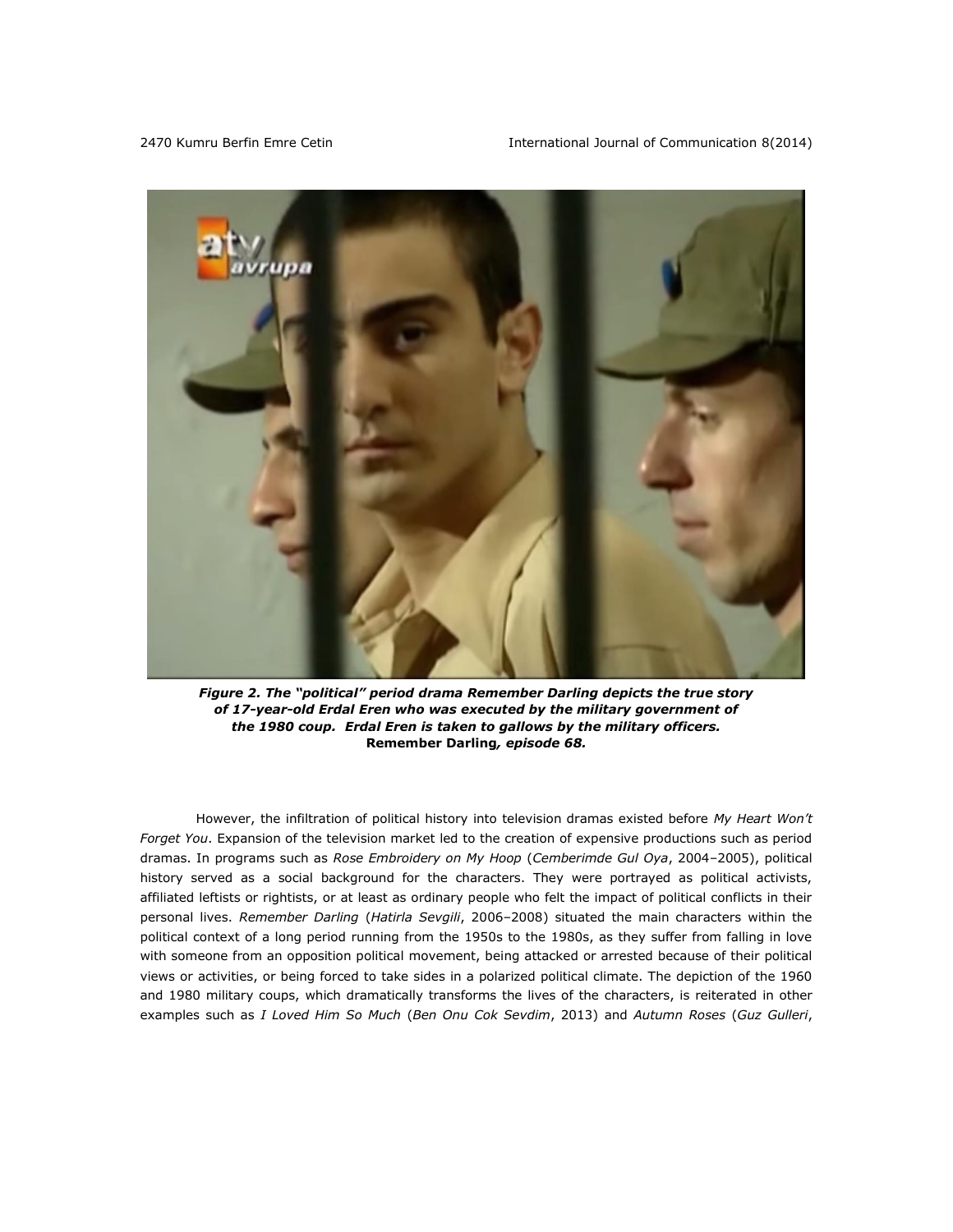2010–2011). Remarkably, the representations and discourses of these dramas on politics, political identities, and military interventions are diverse and multifocal in terms of the ways in which they construct history, personalities, and characters. The trend of "settling accounts" with the past in television dramas usually addressed military coups as they have remained, as a result of possible pressures from the military, underdiscussed until the mid–2000s.

# *Neo-Ottoman Fashion*

Saracoglu (2013) notes that the JDP's ongoing negotiations with the Kurdish movement and its neoliberal and Islamist outlook obscure the party's nationalist character, which only becomes visible in its foreign policies. According to Saracoglu, neo-Ottomanism could not be explicitly manifested by the government authorities due to their need for internal and external political stability; instead, it has been transferred to the field of ideologies via the unofficial institutions of academia and the media. Challenging the hegemony of Kemalism (and thus, indirectly, that of republicanism and secularism), the JDP adopted the legacy of the Ottoman Empire and presented itself as the successor to the Ottoman past. White (2002) describes neo-Ottomanism as "a widespread nostalgia for things Ottoman" (p. 30).

Although neo-Ottomanism has been on the Turkish cultural agenda since the 1980s "combined with a version of laissez-faire Westernism" (Navaro-Yashin, 2002, p. 124), the contemporary neo-Ottoman revival owes a great deal to the JDP's ambition to play a leading role in the Middle East and the way in which the party has re-invented the Ottoman origins in order to distinguish itself from Republicanism and "secular" Kemalism. As White (2013) notes, "Turkey's Ottoman past, long ignored under the Kemalist regime, now romanticized and consumed uncritically, has become a touchstone for these desires" (p. 12). The cultural re-invention of Ottomanism has had a wide impact on several fields, including fashion, style, consumption, architecture, music, and popular culture.

The television drama *Magnificent Century* (see Figure 3) depicts the 16th-century Ottoman court in which the wives of Suleiman the Magnificent compete in attracting the Sultan's attention and fight over the succession for their children. Aside from some earlier examples such as *Scrubbird* (*Calikusu*, 1986) and *Leaf Cast* (*Yaprak Dokumu*, 1988), which draw on the dilemmas of Turkish modernization during the late Ottoman period of the 20th century as a background for the main characters, *Magnificent Century* can be addressed as the first drama that focuses on the life of the Ottoman dynasty.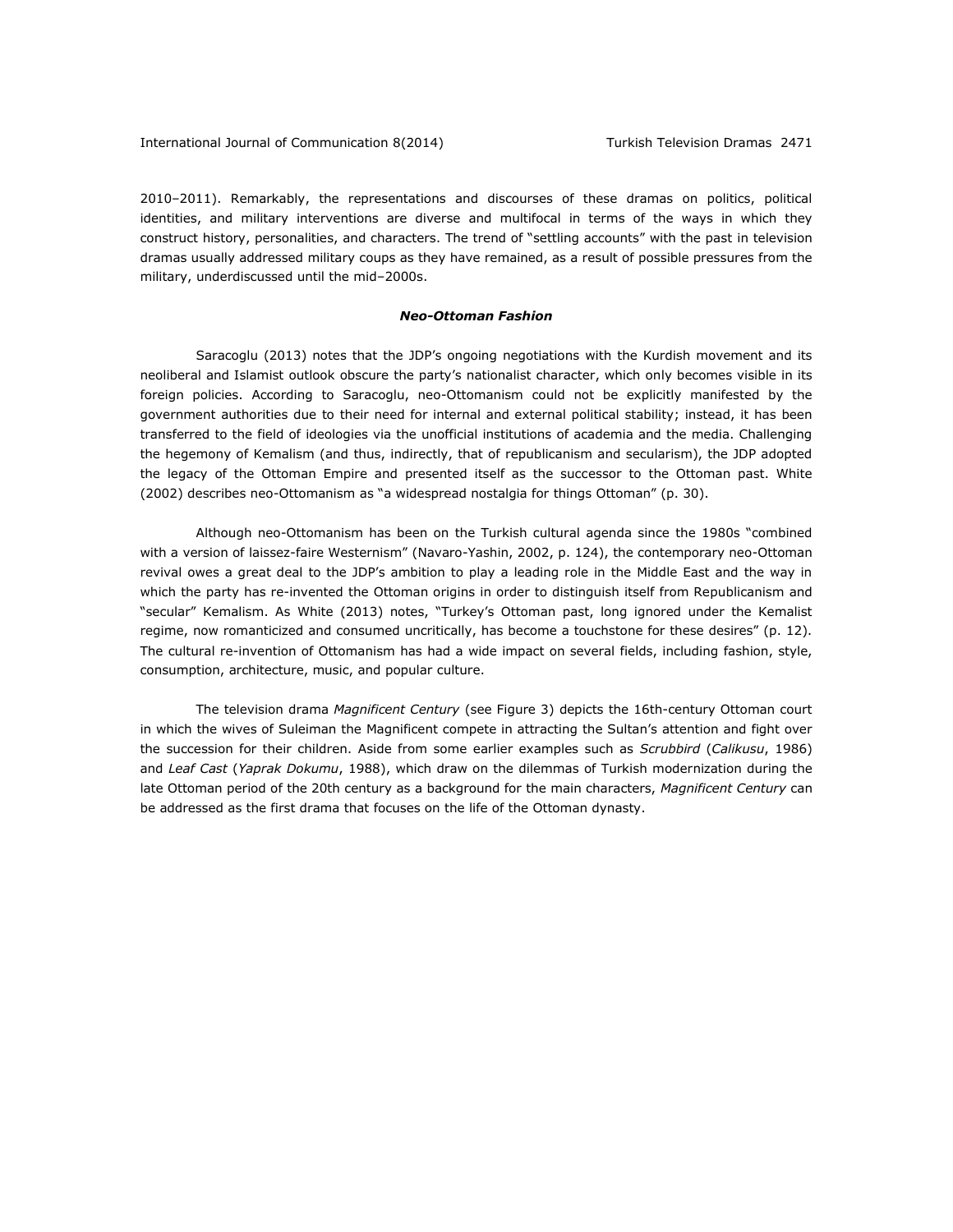

*Figure 3. Accession to the throne ceremony of Suleiman the Magnificient.*  **Magnificent Century,** *episode 1.*

The serial's success encouraged others such as *Once upon a Time Ottoman: Rebellion* (*Bir Zamanlar Osmanli: Kiyam*) in 2012 and *Fatih* in 2013. The impact of this neo-Ottomanism went beyond the Turkish context to reach Arab countries, thanks to the exportation of these programs. As well as the Ottoman series themselves, neo-Ottoman fantasies are also promoted via other exported dramas such as *Valley of the Wolves* and *Noor* (Buccianti, 2010; Kraidy & Al-Ghazzi, 2013). Kraidy and Al-Ghazzi argue (2013, p. 27, emphasis in original) that coverage of the dramas' male protagonists "establishes them as *cool neo-Ottomans* more alluring and muscled versions of the Turkish Prime Minister Recep Tayyip Erdogan" for the Arab public. Notably, neo-Ottomanism is a way to culturally refer to Islam in response to the "secularist" emphasis of Kemalism. Walton (2010) suggests seeing neo-Ottomanism as a negotiation between broader public discourses and pious sensibilities. Furthermore, the Ottoman past shared by other countries facilitates imaginations concerning the *ummah* (Muslim society) as a single, unified entity. In this regard, the dramas of the neo-Ottoman trend also give an account of the notions of Islamic piety which have emerged in Turkish television fiction.<sup>7</sup>

<sup>&</sup>lt;sup>7</sup> In contradiction, however, conservative reactions against Turkish dramas emerged in many Arab countries (Kraidy & Al-Ghazzi, 2013; Mohamed, 2012) and Pakistan (Jawad, 2013), complaining that the programs represented a threat to Islamic values.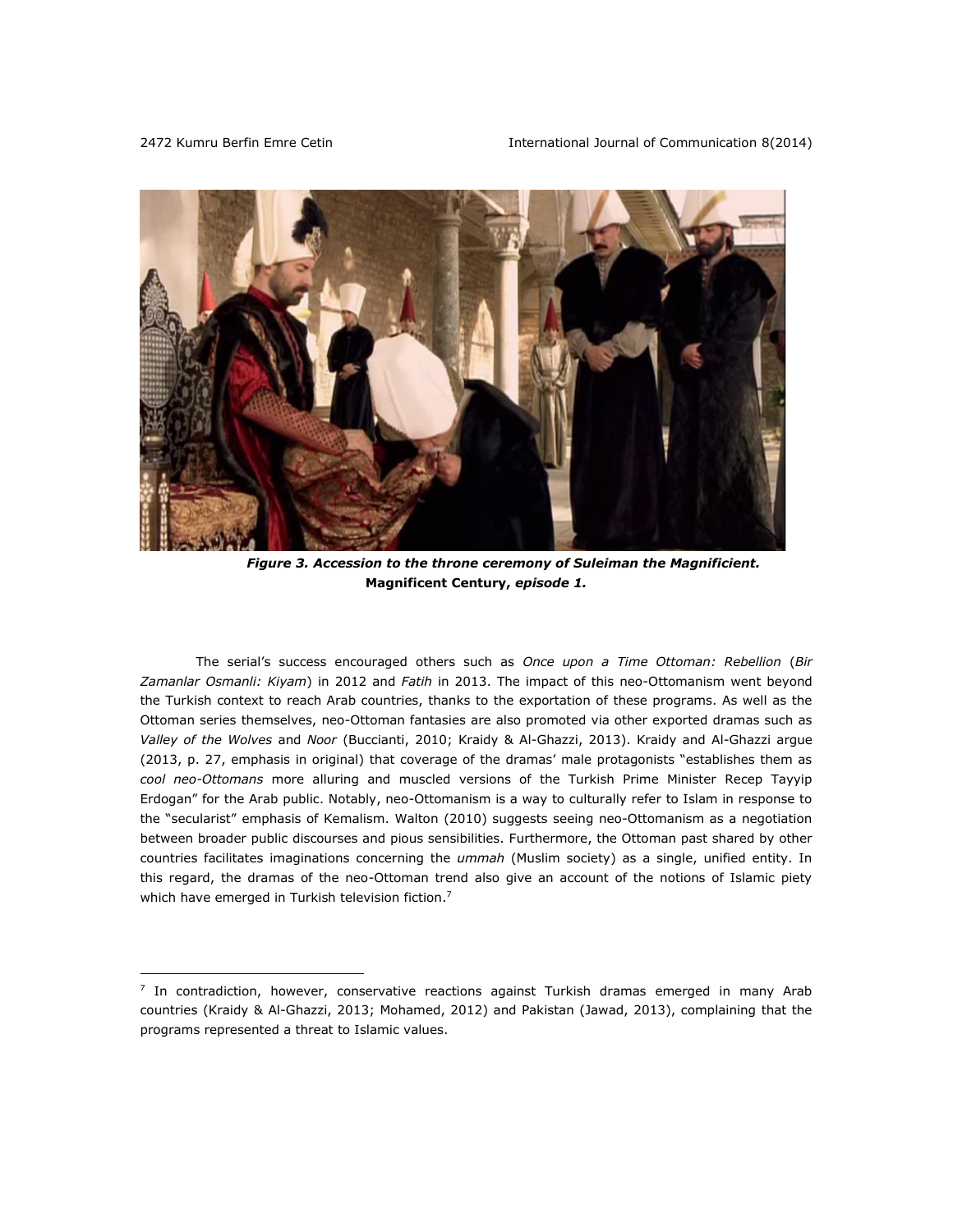# *The Infiltration of Islamic Piety*

The issue of piety has, on Turkish television, mostly been limited to religious talk shows in which academics of Islamic theology talk about certain topics, tell parables, answer audience questions regarding everyday dilemmas in practicing Islam, interpret Koranic verses, etc. While religious talk shows have conventionally been launched on mainstream channels during Ramadan, in recent years piety has infiltrated television in forms other than Ramadan shows. Morning talk shows (so-called women's programs), in which psychologists, GPs, and solicitors are questioned about the topic of the day and the problems of the invited guests or studio audience, began to include Islamic theologians among the permanent staff of the programs alongside other professionals. Adaklı (2009) highlights how Turkish television has experienced an increase in the number of pious themes and representations of symbolic elites of Islamic communities, rather than an increase in the number of specifically pious programs. Ferjani (2010), in relation to Arab satellite television, also describes a process in which "traditional preaching coexists with new forms more in tune with commercialized Islam" (p. 91).

Rather than specific programs devoted to religious topics, piety has recently been incorporated into the content of other programs and genres. Isik (2013) argues that parables told by characters in dramas such as *Valley of the Wolves* and *Crazy Heart* (*Deli Yurek*, 1998–2002) operate as rhetorical strategies for moralized teaching and a culture of piety. Whenever the protagonist gets into trouble, a wise male character addresses the paradoxes and problems of the situation through parables, indicating the solution with reference to Islam. The father of the protagonist in *Valley of the Wolves* and a friend of the protagonist in *Crazy Heart* grant the main characters peace of mind by means of parables, while visiting mosques and listening to *ezan* (the call to prayer) are seen as ways to ensure spiritual purification.



*Figure 4. Zeliha and Bilal walking in public.* **Peace Street***, episode 47.*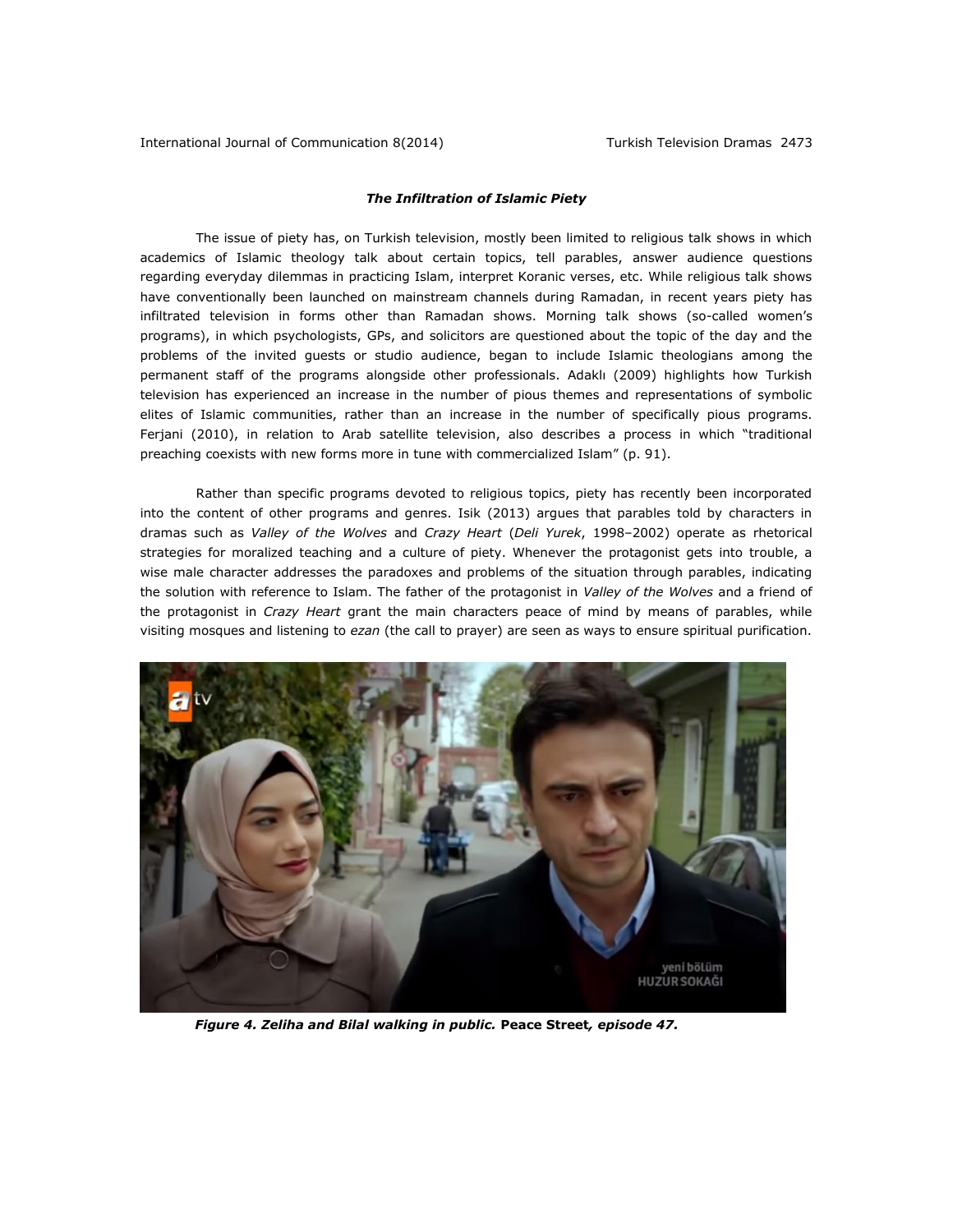It is also worth noting that until recently the veil was regarded as an indicator of Islamism and excluded from television. For instance, despite the fact that *Valley of the Wolves* heavily featured daily Islamic practices and the promotion of religion as a moral source, one of the main characters, the mother of the protagonist Nazife, appears unveiled. This would be highly unlikely for a wife whose husband holds a religious post such as that of *muezzin* (male singer of *ezan*). The portrayal of Nazife was bound by the secular conventions of Turkish television in which veiling had been taboo. Eventually, the drama *Peace Street* (*Huzur Sokagi*, 2012–; see Figure 4), adapted from the novel by Sule Yuksel Senler that widely inspired Islamist youth of the period, introduced the first veiled main character on mainstream television (Emre Cetin, 2013). Although veiled and religiously pious characters were a daily occurrence on Islamic television channels for more than 20 years, mainstream television broadcasting abstained from such controversial representations that supposedly challenged the entertainment element of dramas. While *Peace Street* broke the long-lived taboo of showing veiling, visual representations of a culture of piety through characters praying, religious verbal references (for example, Allah willing, thanks to Allah, Allah saving, etc.), or the wearing of the veil varied in the show's successors. The increasing appearance of piety and an Islamic worldview in television dramas redefined the boundaries between secular and religious for the television medium, as well as implying their mainstreaming, which had previously been ghettoized into the so-called pious television channels such as TGRT, Kanal 7, and Samanyolu.

Thus, in a highly politicized media environment characterized by polarization, whether intentional or not, television dramas that previously had avoided meddling in serious issues began to suggest ways of understanding the current political situation as well as the near and far past of Turkey and religion. The politicization of dramas, therefore, has not been a one-way process. While political institutions and agencies "discovered" the political significance of dramas both in Turkey and abroad, television dramas themselves welcomed the penetration of political topics and controversies into their content in a politicized media environment. That is not, however, to deny the role of direct political intervention.

# **Political Interventions in Television Dramas: Screen Wars**

The number of debates on the content of television dramas (for example, their representations and characters) has increased remarkably over the last decade. One could also argue that dramas had never previously featured so frequently in political and parliamentary speeches. Politicians and members of Parliament and the cabinet have frequently raised concerns about various aspects of dramas such as *Valley of the Wolves* and *Magnificent Century* including violence, protection of the family, and representation of the past. The Turkish regulatory body, RTSC, has implemented penal sanctions against television dramas, including warnings and fines. In this regard, I discuss political interventions in television dramas in two respects: (1) speeches and legal cases by political actors and (2) regulations of the RTSC, members of which are elected by MPs in accordance with the number of seats they occupy in the Parliament (Adaklı, 2009). Although varying examples of these interventions exist, I focus on two cases—*Valley of the Wolves* (henceforth, *VoW*) and *Magnificent Century* (henceforth, *MC*)—that epitomize the ways in which these political interventions take place.

Former cabinet minister Faruk Celik criticized the male audience who preferred to watch *VoW* during the traditional times of prayer on Thursday nights. He was shocked to hear that in one small town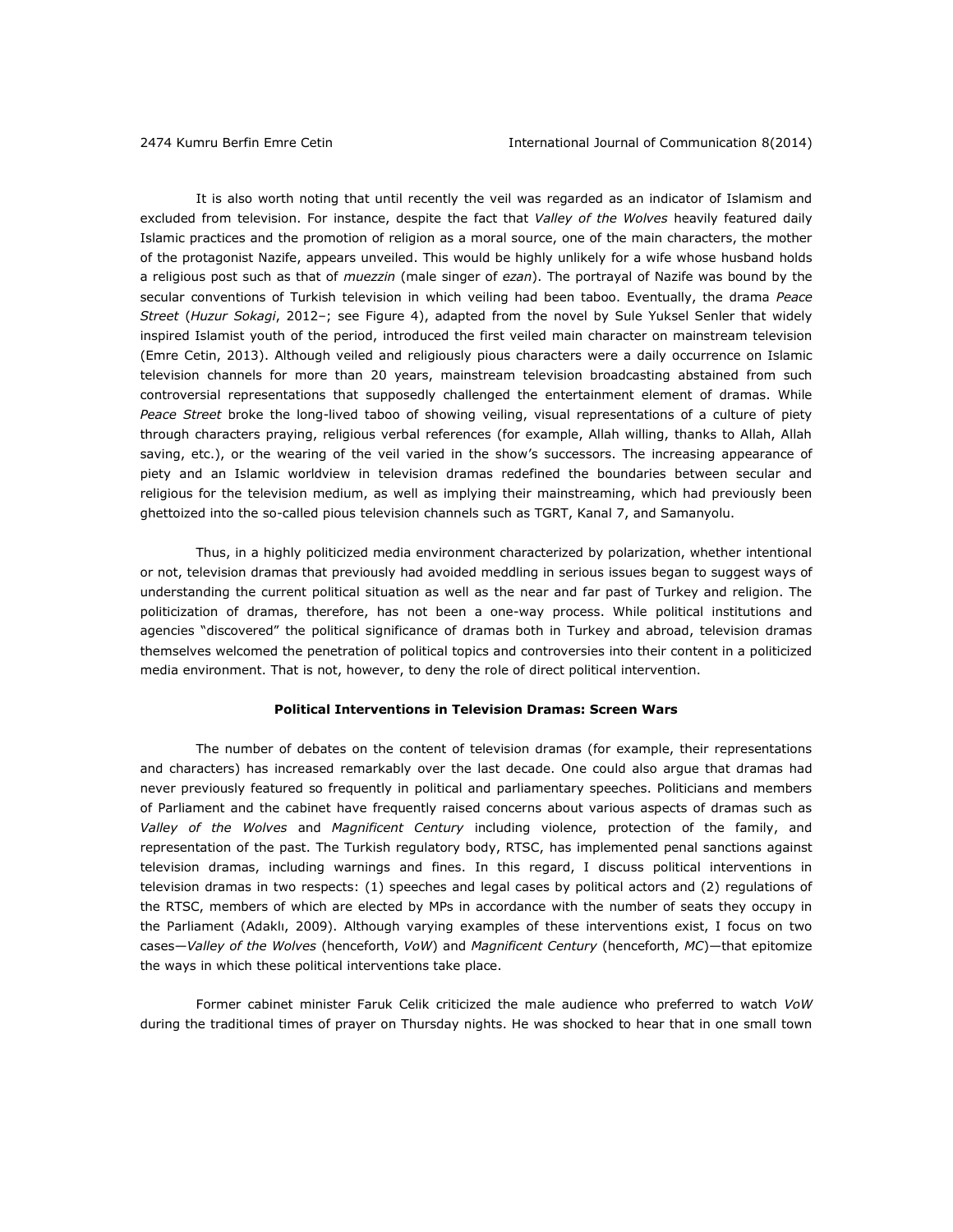in southeast Turkey, even the *Imam* who led the worship did not attend prayers on Thursday nights. The drama's popularity, which had such a hold over the audience that they ignored their routine prayers, concerned the minister, who felt that the serial represented to some viewers an alternative to pious practice. On the other hand, the parliamentary branch of the Kurdish movement, The Peace and Democracy Party, submitted a complaint to the RTSC in 2010 accusing four dramas (including *VoW* and *One Turkey*) of being unrealistic and anti-Kurdish, promoting hostility, and harming the culture of brotherhood. While *One Turkey* was fined and warned against "promoting violence and provoking senses of racist hate," *VoW* received more than five penalties for "promoting and banalizing violence" and "containing content harmful to the physical, mental and moral development of youth and children and broadcasting it without protective symbols" (Ozkalipci, 2013, para. 3).

The last version, *VoW: Terror*, triggered a series of oppositional responses among the public. The first groups who felt uncomfortable about the program were the Kurds and some leftist groups willing to resolve the Kurdish question through democratic means and negotiations. At the opposite end of the political spectrum, Turkish nationalists, who view the Kurdish question as a rebellion against the state which must be dealt with by military means, were inclined to silence any public discussion of the issue and were concerned by the increasing visibility of Kurds in the media. Aside from the pro-state talk shows and propaganda docu-dramas of public broadcasting, *VoW: Terror* presented the most explicit fictional reference to the Kurdish question in the Turkish media. Hence, as the first attempt to approach the Kurdish question from an unofficial, yet nationalistic perspective, the serial caused confusion and anxiety among the public, resulting in indirect censorship.

Many people telephoned in complaints to the regulatory body, the RTSC, after seeing the trailer even before the first episode was broadcast. According to the former head of the RTSC, Zahid Akman, more than 10,000 people complained about *VoW: Terror*, with another 2,000 phone calls supporting the serial (*Milliyet*, 2007). After the first episode was aired, the RTSC invited channel executives in to discuss the series' future. Eventually, *VoW: Terror* was cancelled by the television channel, Show TV, as it could not resist the pressure from the public and the regulatory body. However, Show TV decided to advertise the telephone number of the RTSC when the first episode was on the air, hoping that *VoW* supporters would have an impact on the council. The countercampaign to defend the serial continued online in fan forums and in surveys conducted by two leading newspapers, *Hurriyet* and *Milliyet*. *Hurriyet* celebrated receiving more than one million responses to its survey, which it claimed was a "record for the digital democracy" (Cekirge, 2007, [title]). Of the respondents, 88.1% found the decision to cancel the series wrong and labeled it censorship. Mr. Akman commented, however, that if Show TV had insisted on screening the program, the council would have banned the channel from broadcasting for one month, in accordance with the fourth article of the Radio and Television Broadcasting Law (Sazak, 2007). As it was, Mr. Akman sent a thank-you note to the channel executives for agreeing to cancel the serial.

The production company, Pana Film, protested at this de facto censorship in a press release and a couple of months later produced another version of the serial in response. Some of the nationalist associations established to represent the families of "martyrs," that is, those families whose members had been killed in armed conflict between Kurdish guerrillas and the Turkish Army, such as the Erzurum Martyr Families Aid & Solidarity Association and the Cubuk Terror Victims Aid & Solidarity Association, also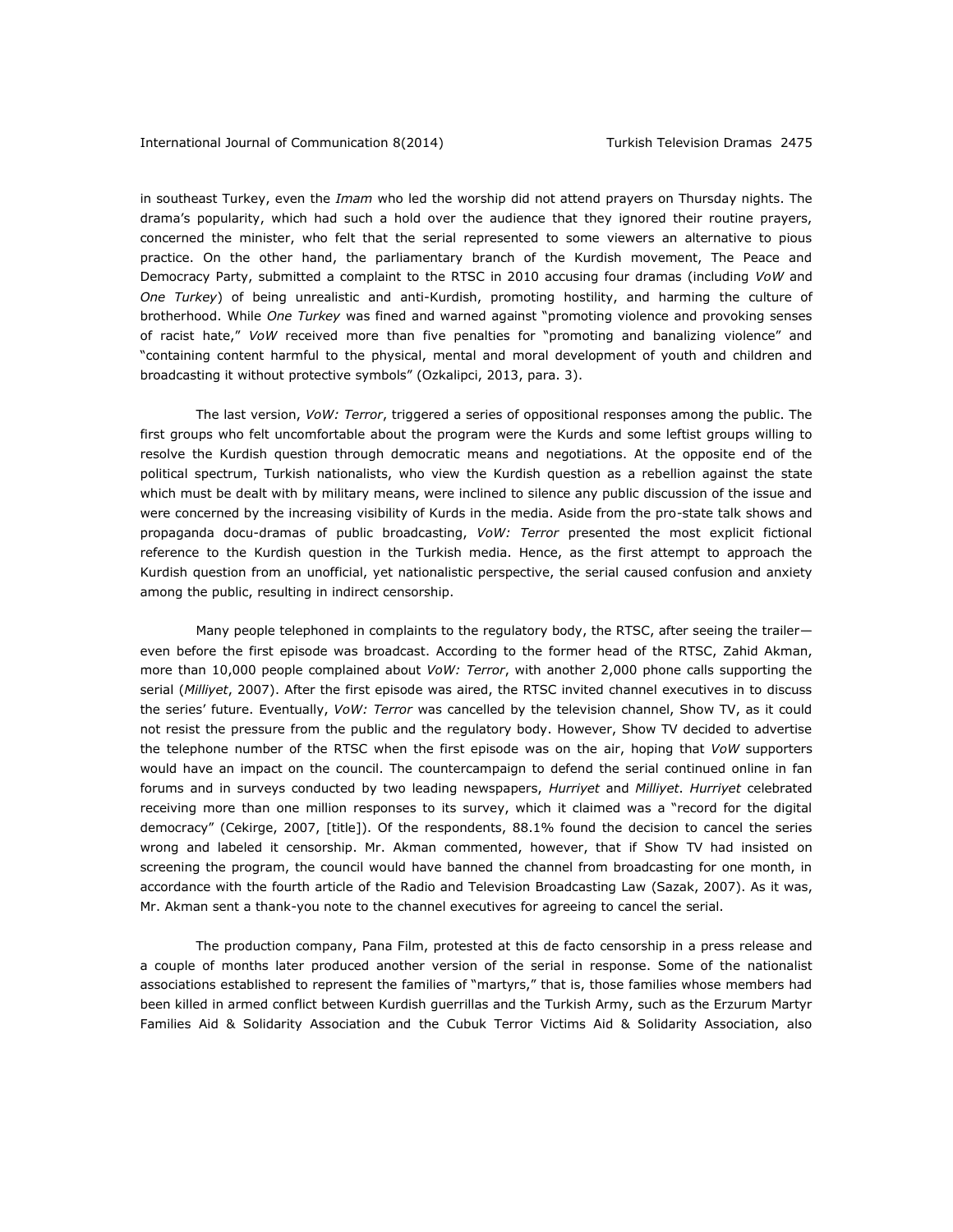declared their objection to the censorship of *VoW: Terror*. This was followed by many conspiracy theories about the cancellation circulating on fan websites (*Hurriyet*, 2007b; Ipek, 2007). On the other hand, in Diyarbakir, known as the capital of Turkish Kurdistan, the Tourism Advertisement Association warned the production crew that "we are going to sue the crew, if the name of our town is mentioned in *Valley of the Wolves: Terror*" (*Hurriyet*, 2007a). In October 2007, Show TV and Pana Film agreed to show the second episode of the serial as a one-off television show, promising to donate the advertising revenue to the "martyr" families and the Mehmetcik Trust, which was established by the Turkish military to support martyr families, veterans, and disabled soldiers. It is also worth mentioning that *VoW: Terror* was produced during a period when the government officially declared the start of the "Kurdish Initiative," (2009), which was presented as the initial step in the democratic resolution of the Kurdish question. It was speculated that the serial was supported by the government as part of this initiative. However, manufacturing public opinion via *VoW: Terror* failed due to the unexpected controversial public response. Furthermore, the RTSC's enforcement implicitly invited, if not provoked concerned groups in society to take sides regarding the program.

Much like *VoW*, *MC* provoked a response before it was broadcast, but this time from nationalistconservative groups. The RTSC received thousands of messages from viewers, while politicians and historians drew the attention of the public and producers to the "delicacy" of the topic (Tekelioglu, 2012). Deputy Prime MinisterArinc stated that he felt sorry that in the trailers, the Magnificent Suleiman was shown enjoying his harem and alcohol. He emphasized that the broadcasting bill allowed no "preventive precautions," but that he would immediately consider complaints and implement legal sanctions when the show was broadcast ("Muthesem Yuzyil" Arinc`i Kizdirdi, 2011, para. 5). The RTSC imposed a warning and penalty on Show TV soon after the drama was aired on the basis that the program "was not sufficiently sensitive about the privacy of a historically significant personality" ("Muthesem Yuzyil" Arinc`i Kizdirdi, 2011, para. 4). After a few episodes, the serial was condemned by the youth organization of the Islamic Felicity Party, as well as the nationalist Great Union Party, with a press release read alongside songs of a Janissary Band. Members of the organization criticized *MC*, inviting the government to "claim our history" in response to a television show which "humiliates our glorious history" (Yener, 2011, para. 1). The group also attacked billboards, destroying the posters advertising the serial*.* Interestingly, the drama's writers took notice of audience responses and revised the plot and characters, particularly Suleiman, the Sultan's scenes with the harem being counterbalanced by scenes of his conquests and war speeches and his depiction as a ruler.

Nevertheless, reactions against the drama were pursued by other politicians. In late 2012 MP Oktay Saral explained that he had prepared a bill proposing the cancellation of *MC* (*Radikal*, 2012). Mr. Saral also mentioned that he had lobbied for the bill and gained the support of the Nationalist Movement Party, although Parliament never voted on the proposal. Prime Minister Erdogan also criticized *MC* several times:

We would go wherever our ancestors went on their horses. We would be interested in everywhere. However, I suppose, they know our ancestors on the television screen such as in the documentary, *Magnificent Century*. We don't have such ancestors. We don't know such a Magnificent Kanuni [Lawgiver]. We don't know such a Sultan Suleiman. He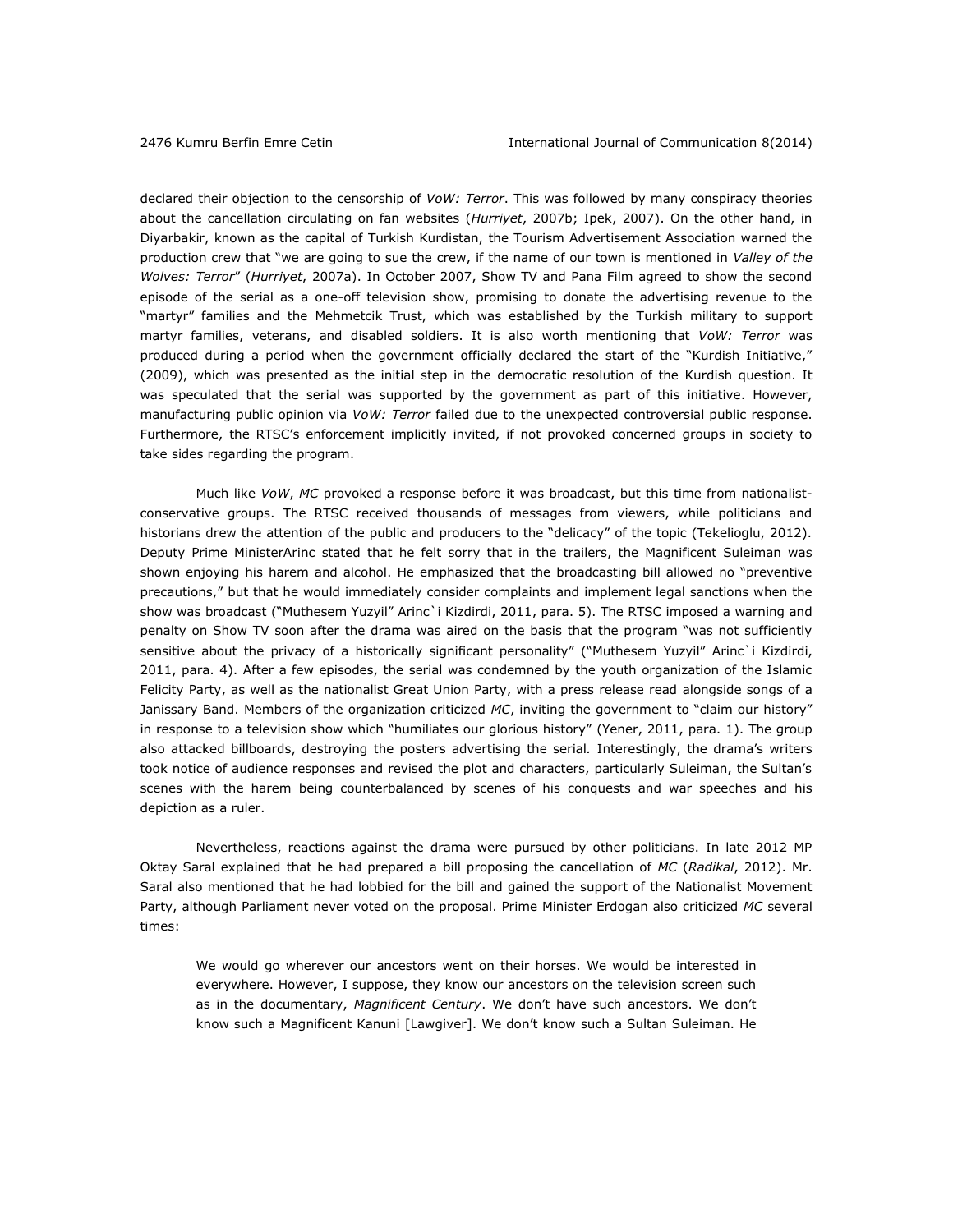spent 30 years on his horse, not in the court as you watch on the drama. We must know it very well, understand it very well. I condemn the directors of those dramas and owners of television channels before our nation. Despite the fact that we warned whom it may concern … I wait for the courts to make the relevant decision. There shouldn't be such an understanding … The lesson should be given within the law by the nation for those who ridicule the values of this nation. (*Hurriyet*, 2012)

Following the Prime Minister's statement, Turkish Airlines removed *MC* from its in-flight entertainment system. Aydos (2013) argues that the discontent surrounding *MC* arose due to the representations of sexual relations within the court and harem life. In addition to its moral concerns, the government regarded the program's representation of the Sultan as an insult to the Turkish nation and invited the RTSC to take action against the drama, while implicitly threatening producers and channel owners. The popular forms of the neo-Ottoman trend in TV dramas trigger anxiety and concern for those in power as they promote "entertaining" versions of Ottoman nostalgia. As such, in the case of *VoW*, the government attempted to silence multiple voices and regimes of representation regarding topics which overlapped with their political agenda. Even the trailers triggered reactions against these dramas and increased the tension between the fields of popular culture and politics as the government employed the RTSC as a means of direct control and censorship. Furthermore, such an attitude encouraged individual reactions, as in the case of Mr. Arinc, who clearly indicated that the government would take complaints about *MC* seriously; or following the Prime Minister's statement, a tourism professional in Konya who submitted a denunciation of the drama to the prosecutor, complaining that "*Magnificent Century*  humiliates our historical values" (*Milliyet*, 2012); while an Azerbaijani dentist living in Turkey denounced the serial, claiming that the "Safevid state is shown as Iranian despite being Turkish and Alevi" (Dogan, 2013).

The Ottoman drama *Once upon a Time Ottoman: Rebellion* (2012) launched by the public broadcasting service TRT was regarded as a counterrepresentation that would compensate for the discomfort caused by *MC.* However, neither *Once upon a Time Ottoman* nor *Fatih* were able to compete with the high ratings of *MC*, which has recently been exported to China and other countries*.* 

# **Conclusion**

One could argue that the relationship between freedom of the press on the one hand and television entertainment on the other has been ignored in television studies. The politics of entertainment are usually understood with regard to discourse and ideology: various ideas and messages packed around issues of gender, ethnicity, class, and other social identities. On the other hand, the politicization of dramas has usually been framed by concepts of "nation building" (Abu-Lughod, 2005; Mankekar, 1999), propaganda, or censorship, which do not necessarily help us elucidate the complexities of politics and television entertainment in different cultural contexts. I would argue that increasing political interventions into the content of television dramas, along with the infiltration of political topics, ideas, and issues into dramas, is an indication of the vulnerability of press freedom. In this sense, politicization does not imply a process by which different ideas are able to address each other in an open environment, but rather, in the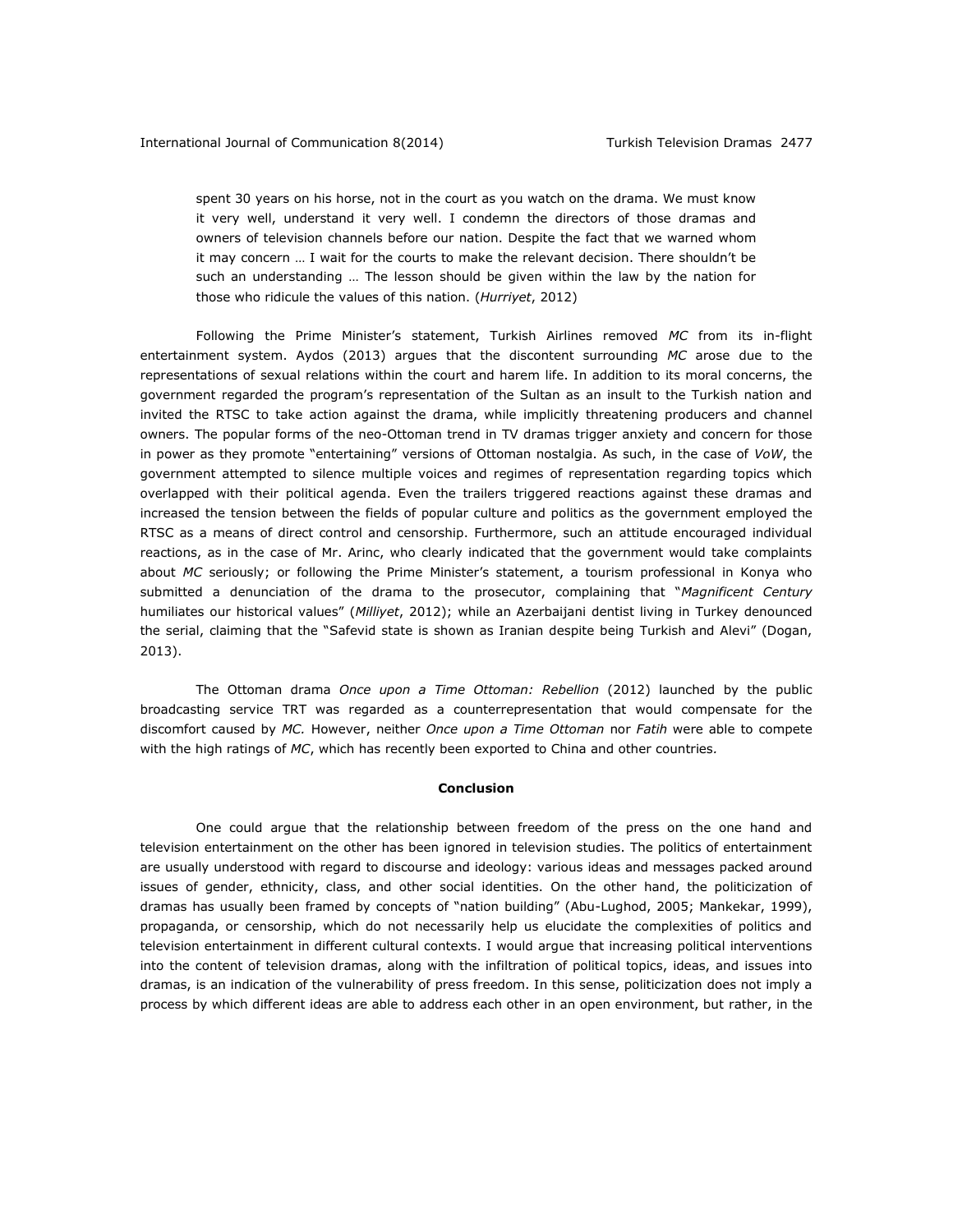Turkish context, the politicization of television dramas is characterized by pressures, interventions, and encounters in which the less powerful side is silenced.

Turkish television has experienced a peculiar period since the early 2000s in which new regulations, rapid market growth, and political pressures interact with and transform each other. As Turkey in 2013 sets new records for the highest number of journalists arrested, television dramas suffer from their fair share of political pressures, while the contemporary political agenda has, in turn, infiltrated the content of those dramas. The gradual transformation of political speeches about dramas from complaints about themes and representations to verbal attacks has had various consequences for the dramas, from cancellation to autocensorship. During the first period of the JDP government, the contest over television content was realized by various actors, however, the second decade has been determined by the government's overwhelming hegemony over television, as the speeches of politicians and the penalties given by the RTSC indicate. Recent attempts to shape and determine media content also have transnational counterparts. The public institutions such as the Office of the Prime Minister and the Directorate General of Press and Information organize joint events and conferences, and launch collaborative programs with leading Arab media producers and journalists who have been enthusiastic about the popularity of Turkish dramas in the Middle East. Nevertheless, to reveal particular mechanisms of government control, further studies investigating television production, decision-making processes, and relations between media and political elites are necessary. Ethnographies with program producers can contribute a great deal to understanding the shadowy nexus of freedom of the press and television entertainment.

Dialectically, the politicization of dramas has allowed alternative voices to flourish in a variety of productions that brought social issues to the agenda. Dramas such as *My Heart Won't Forget You*, *Behzat C.* (2010–2013), and *Lost City* (*Kayip Sehir*, 2012–2013) suggested critical understandings of various social issues including military coups, the murder of women, crime, and migration, while giving voice to underrepresented, marginalized groups. On the other hand, the decreasing audience interest in dramas such as *I Loved Him So Much*, which are characterized by preaching protagonists with long political manifestos, indicate that explicit politicization may be unpopular and, hence, not long-lasting Nevertheless, it is difficult to consider the politicizing process of television dramas in a positive way that has contributed to the making of a multivocal television culture. Instead, the intervention of politicians and public institutions, as well as reactive audience responses, indicates the shrinking borders of press freedom that encroach on the television entertainment market, particularly with regard to dramas in the Turkish context.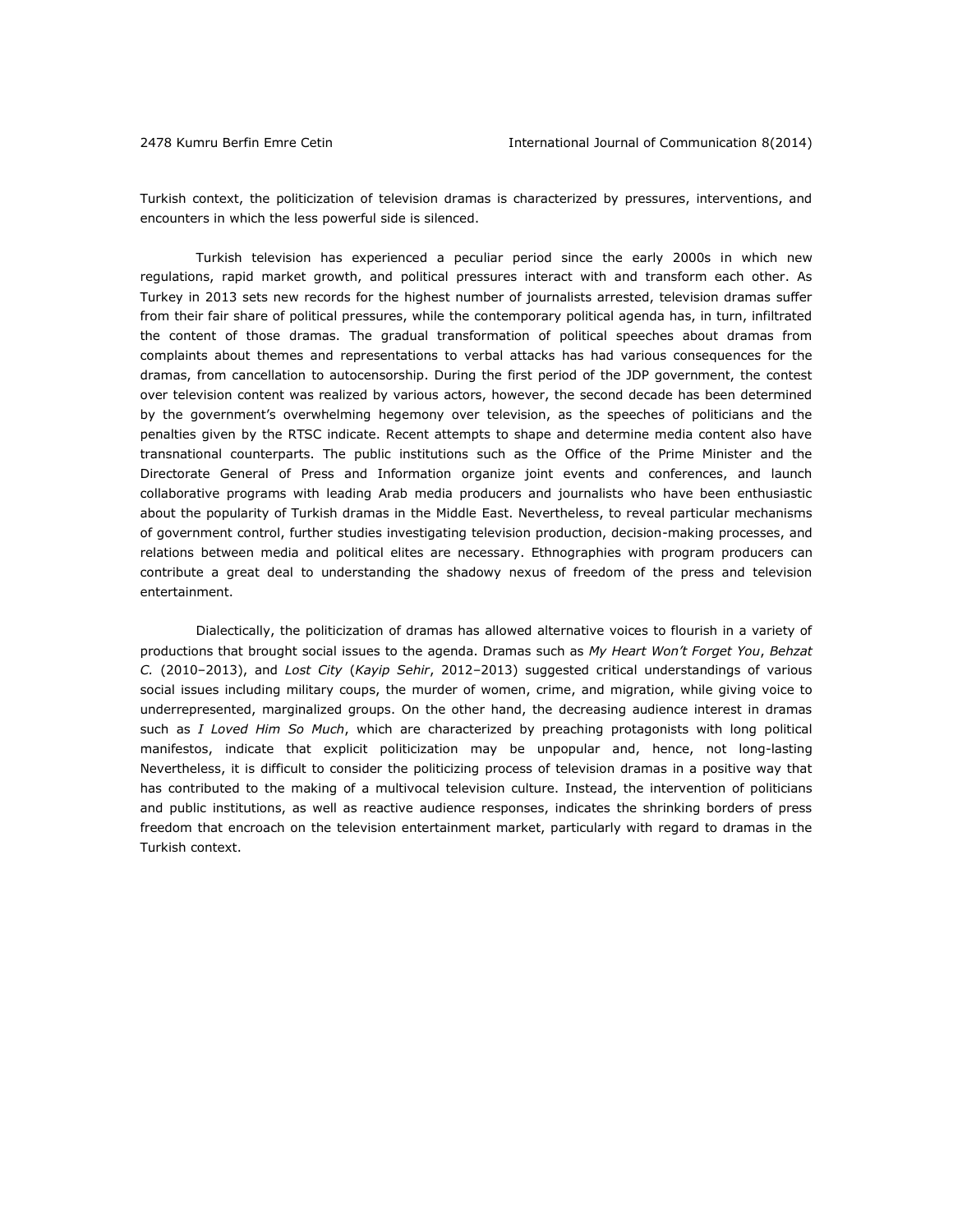# **References**

- Abu-Lughod, L. (2005). *Dramas of nationhood: The politics of television in Egypt*. Chicago, IL: University of Chicago Press.
- Adaklı, G. (2006). *Turkiye*'*de medya endustrisi: Neoliberalizm caginda mulkiyet ve kontrol iliskileri* [Media industry in Turkey: Relations of ownership and control in era of neoliberalism]. Ankara, Turkey: Utopya.
- Adaklı, G. (2009). 2002–2008: *Turk medyasinda AKP etkisi* [2002–2008: JDP effect in Turkish media]. In I. Uzgel & B. Duru (Eds.), *AKP kitabi: Bir donusumun bilancosu* [JDP book: Statement of a transformation] (pp. 559–613). Ankara, Turkey: Phoenix.
- Akgul, E. (2013, July 22). *Gezi direnişinde 59 gazeteci işten çıkarıldı, istifaya zorlandı* [59 journalists were fired and forced to resign during Gezi protests]. Retrieved from [http://www.bianet.org/bianet/medya/148636-gezi-direnisinde-59-gazeteci-isten-cikarildi-istifaya](http://www.bianet.org/bianet/medya/148636-gezi-direnisinde-59-gazeteci-isten-cikarildi-istifaya-zorlandi)[zorlandi](http://www.bianet.org/bianet/medya/148636-gezi-direnisinde-59-gazeteci-isten-cikarildi-istifaya-zorlandi)
- Akgun, M., & Gundogar, S. S. (2013). *The perception of Turkey in the Middle East 2013.* Istanbul, Turkey: TESEV Publications.
- Aydos, S. (2013). *Muhafazakar milliyetci muhayyilede Kanuni* [Suleiman the Magnificent in the conservative nationalist imagination]. *History Studies*, *5*(1), 1–16.
- Buccianti, A. (2010). *Dubbed Turkish soap operas conquering the Arab world: Social liberation or cultural alienation?* Retrieved from [http://www.arabmediasociety.com/articles/downloads/20100330130359\\_Buccianti\\_-](http://www.arabmediasociety.com/articles/downloads/20100330130359_Buccianti_-_for_PDF.pdf) [\\_for\\_PDF.pdf](http://www.arabmediasociety.com/articles/downloads/20100330130359_Buccianti_-_for_PDF.pdf)
- Bulut, G. (2013). *Direnis ve medya: Gozumuzun icine baka baka* … [Resistance and media: Lying through their teeth …]. *Praksis, August*, 79–94.
- Cayli, E., & Depeli, G. (2012*). Ifade ozgurlugunun on yili: 2001–2011* [Ten years of freedom of speech: 2001–2011]. Istanbul, Turkey: IPS Iletisim Vakfi.
- Cekirge, F. (2007, February 7). *"Dijital Demokrasinin" Rekoru* [The record of the "digital democracy"]. Retrieved from [http://www.hurriyet.com.tr/gundem/5955050\\_p.asp](http://www.hurriyet.com.tr/gundem/5955050_p.asp)
- Coleman, S. (2008). The depiction of politicians and politics in British soaps. *Television & New Media, 9*(3), 197–219.
- Danzikyan, Y. (2012). *Hukumet-medya iliskileri: Patrona seslenis* … [Government-media relations: Addressing the boss …]. *Birikim, 283*, 88–92.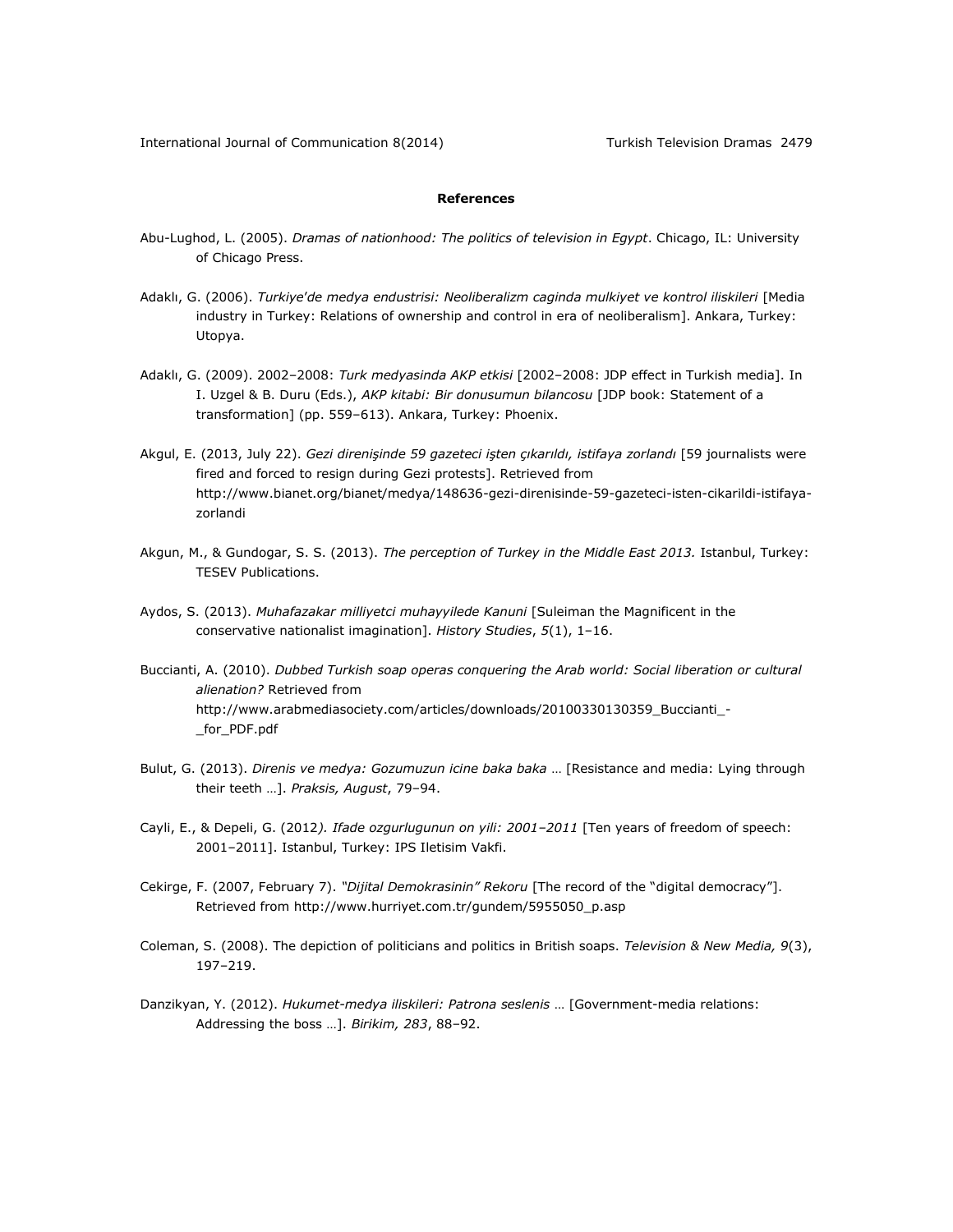- Dick, M. (2005). *The state of the* musalsal*: Arab television drama and comedy and the politics of the satellite era*. Retrieved fro[m http://tbsjournal.arabmediasociety.com/Archives/Fall05/Dick.html](http://tbsjournal.arabmediasociety.com/Archives/Fall05/Dick.html)
- Dogan, C. (December 15, 2013). *Shocking investigation for* Magnificent Century! [*Muhtesem Yuzyil'a sok sorusturma!*]. Retrieved from [http://www.haberturk.com/medya/haber/903550-muhtesem](http://www.haberturk.com/medya/haber/903550-muhtesem-yuzyila-sok-sorusturma)[yuzyila-sok-sorusturma](http://www.haberturk.com/medya/haber/903550-muhtesem-yuzyila-sok-sorusturma)
- Emre Cetin, K. B. (2013). Family, city and identity on Turkish television: *Lost City* as an alternative voice? Manuscript submitted for publication.
- Emre Cetin, K. B. (in press). *The paramilitary hero on television: A case study on* Valley of the Wolves. Newcastle upon Tyne, UK: Cambridge Scholars Publishing.
- Erol Isik, N. (2013). Parables as indicators of popular wisdom: The making of piety culture in Turkish television dramas. *European Journal of Cultural Studies, 16*(5), 565–581.
- Ferjani, R. (2010). Religion and television in the Arab world: Towards a communication studies approach. *Middle East Journal of Culture and Communication, 3*, 82–100.
- Geraghty, C. (2002). Social issues and realist soaps: A study of British soaps in the 1980/1990s. In R. C. Allen (Ed.), *To be continued …: Soap operas around the world* (Kindle ed.; pp. 66–80). London, UK: Routledge.
- Griffiths, A. (2001). National and cultural identity in a Welsh-language soap opera. In R. C. Allen (Ed.), *To be continued ...: Soap operas around the world* (Kindle ed.; pp. 66–80). London, UK: Routledge.
- Hamburger, E. (2000). Politics and intimacy: The agrarian reform in Brazilian *telenovela*. *Television & New Media, 1*(2), 159–178.
- *Hurriyet*. (2007a, February 9). *Dizide Diyarbakir adi gecerse davaci oluruz* [If the name of Diyarbakir is mentioned in the serial we will sue]. Retrieved from <http://hurarsiv.hurriyet.com.tr/goster/ShowNew.aspx?id=5923077>
- *Hurriyet*. (2007b, February 20). *Teror magdurlari* Kurtlar Vadisi *kararina tepkili* [The terror victims reacting against *Valley of the Wolves* decision]. Retrieved from <http://hurarsiv.hurriyet.com.tr/goster/ShowNew.aspx?id=5982507>
- *Hurriyet*. (2012, November 25). *Basbakan Erdogan'dan* Muhtesem Yuzyil'a *agir elestiri* [Severe criticism of *Magnificent Century* from PM Erdogan]. Retrieved from <http://www.hurriyet.com.tr/gundem/22009998.asp>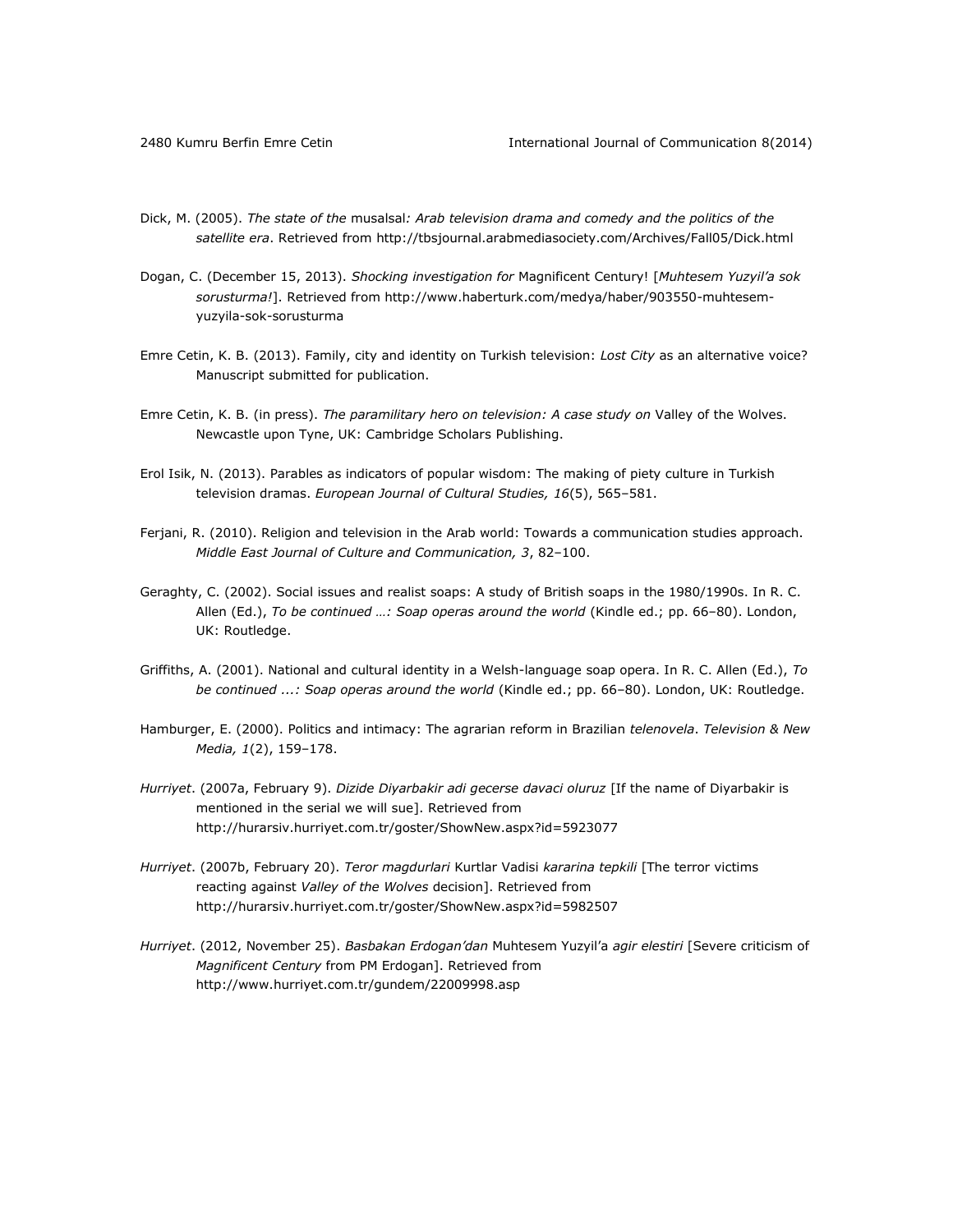- Ipek, T. (2007, February 15). *Sehit aileleri* "Kurtlar Vadisi" *ne sahip cikti* [Martyr families adopted "Valley of the Wolves"]. Retrieved from <http://www.hurriyet.com.tr/gundem/5958808.asp>
- The Chamber of Public Accountants and Financial Consultants in Istanbul (ISMMMO). (2010). *Social Reports 10: The drama economy*. Retrieved from [http://archive.ismmmo.org.tr/docs/yayinlar/kitaplar/2010/10\\_10%20dizi%20arastirmasi.pdf](http://archive.ismmmo.org.tr/docs/yayinlar/kitaplar/2010/10_10%20dizi%20arastirmasi.pdf)
- Lamuedra, M., & O'Donnell, H. (2012). Community as context: *EastEnders*, public service and neoliberal ideology. *European Journal of Cultural Studies, 16*(1), 58–76.
- Kraidy, M. M., & Al-Ghazzi, O. (2013). Neo-Ottoman cool: Turkish popular culture in the Arab public sphere. *Popular Communication: The International Journal of Media and Culture*, *11*(1), 17–29.
- Jawad, A. (2013, November 26). *Pakistanis worried Turkish soap operas threaten local TV industry, conservative Islamic values*. Retrieved from [http://www.winnipegfreepress.com/world/pakistanis](http://www.winnipegfreepress.com/world/pakistanis-worried-turkish-soap-operas-threaten-local-tv-industry-conservative-islamic-values-233416891.html?device=mobile)[worried-turkish-soap-operas-threaten-local-tv-industry-conservative-islamic-values-](http://www.winnipegfreepress.com/world/pakistanis-worried-turkish-soap-operas-threaten-local-tv-industry-conservative-islamic-values-233416891.html?device=mobile)[233416891.html?device=mobile](http://www.winnipegfreepress.com/world/pakistanis-worried-turkish-soap-operas-threaten-local-tv-industry-conservative-islamic-values-233416891.html?device=mobile)
- Kurban, D., & Sozeri, C. (2012). *Caught in the wheels of power: The political, legal and economic constraints on independent media and freedom of the press in Turkey*. Istanbul, Turkey: TESEV Publications.
- Kejanlioglu, D. B. (2004). *Turkiye'de medyanin donusumu* [The transformation of the media in Turkey]. Ankara, Turkey: Imge.
- La Pastina, A. (2004). Selling political integrity: *Telenovelas*, intertextuality and local elections in rural Brazil. *Journal of Broadcasting & Electronic Media, 48*(2), 302–325.
- Lopez, A. M. (2002). Our welcomed guests: *Telenovelas* in Latin America. In R. C. Allen (Ed.), *To be continued …: Soap operas around the world* (Kindle ed.; pp. 66–80). London, UK: Routledge.
- Mankekar, P. (1999). *Viewing politics: An ethnography of television, womanhood, and nation in postcolonial India*. London, UK: Duke University Press.
- *Milliyet*. (2007, February 26). Kurtlar Vadisi *teror cekilirken uyardik* [We warned while *Valley of the Wolves: Terror* was being shot]. Retrieved from <http://www.milliyet.com.tr/2007/02/26/siyaset/asiy.html>
- *Milliyet*. (2012, November 30). Muhtesem Yuzyil*'a suc duyurusu* [Indictment for *Magnificent Century*]. Retrieved from [http://www.milliyet.com.tr/muhtesem-yuzyil-a-suc](http://www.milliyet.com.tr/muhtesem-yuzyil-a-suc-duyurusu/gundem/gundemdetay/30.11.2012/1635272/default.htm)[duyurusu/gundem/gundemdetay/30.11.2012/1635272/default.htm](http://www.milliyet.com.tr/muhtesem-yuzyil-a-suc-duyurusu/gundem/gundemdetay/30.11.2012/1635272/default.htm)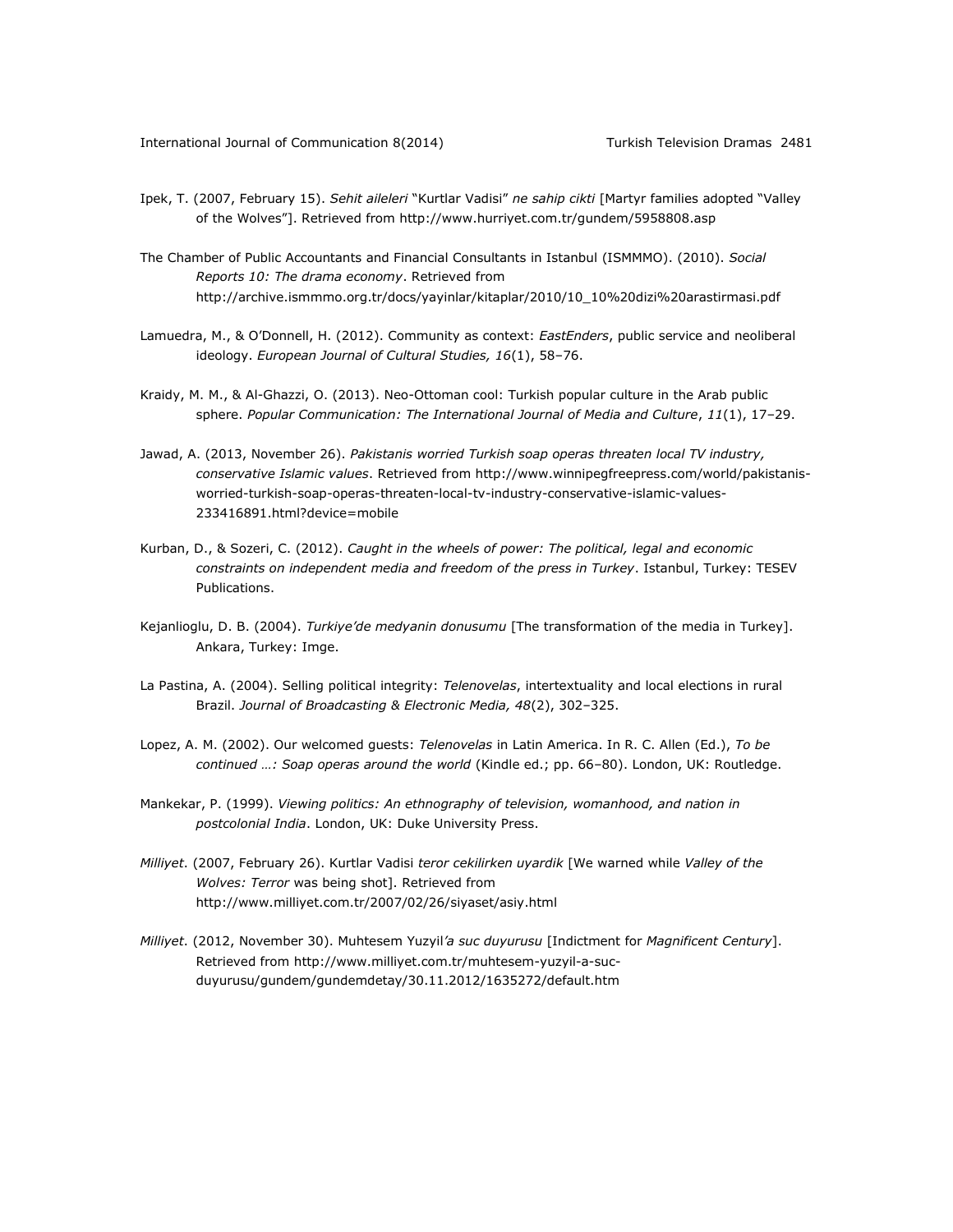- Mohamed, A. (2012). The impact of Turkish TV series aired on the Arab satellite channels on Turkish-Arab relations. In Y. Aktay et al. (Eds.), *Culture and politics in the new Middle East* (pp. 145–160). Ankara, Turkey: Institute of Strategic Thinking.
- "Muthesem Yuzyil" Arinc`i Kizdirdi ["Magnificent Century" was annoyed Arinc]. (2011, January 6). Retrieved from [http://www.cnnturk.com/2011/turkiye/01/06/muhtesem.yuzyil.arinci.kizdirdi/](http://www.cnnturk.com/2011/turkiye/01/06/muhtesem.yuzyil.arinci.kizdirdi/%0b602285.0/index.html) [602285.0/index.html](http://www.cnnturk.com/2011/turkiye/01/06/muhtesem.yuzyil.arinci.kizdirdi/%0b602285.0/index.html)
- Navaro-Yashin, Y. (2002). *Faces of the state: Secularism and public life in Turkey.* Princeton, NJ: Princeton University Press.
- Onderoglu, E. (2009, September 14). *Dogan Grubu hukumete karsi tavri yuzunden cezalandiriliyor!* [Dogan Group is punished because of its attitude towards the government!]. Retrieved from [http://www.bianet.org/bianet/ifade-ozgurlugu/117046-dogan-grubu-hukumete-karsi-tavri](http://www.bianet.org/bianet/ifade-ozgurlugu/117046-dogan-grubu-hukumete-karsi-tavri-yuzunden-cezalandiriliyor)[yuzunden-cezalandiriliyor](http://www.bianet.org/bianet/ifade-ozgurlugu/117046-dogan-grubu-hukumete-karsi-tavri-yuzunden-cezalandiriliyor)
- Orhon, G. (2013). *The weight of the past: Memory and Turkey's 12 September Coup*. (Doctoral Dissertation University of Essex).
- Ozkalipci, M. (2013, July 16). *Bunlar dizi degil, psikolojik savas anlatisi!* [These are not dramas, but narratives of psychological warfare!]. Retrieved from <http://www.agos.com.tr/haber.php?seo=bunlar-dizi-degil-psikolojik-savas-anlatisi&haberid=5373>
- Porto, M. (2005). Political controversies in Brazilian TV fiction: Viewers' interpretations of the *telenovela Terra Nostra*. *Television & New Media*, *6*(4), 342–359.
- Porto, M. (2009). *Telenovelas* and politics in the 1994 Brazilian presidential election. *The Communication Review, 2*(4), 433–459.
- Porto, M. (2011). *Telenovelas* and representations of national identity in Brazil. *Media, Culture & Society*, *33*(1), 53–69.
- *Radikal* (2012, December 12). Muhtesem Yuzyil *2013`te yasaklaniyor* [Magnificent Century will be banned in 2013]*.* Retrieved from [http://www.radikal.com.tr/politika/](http://www.radikal.com.tr/politika/%0bmuhtesem_yuzyil_2013te_yasaklaniyor-1111014) [muhtesem\\_yuzyil\\_2013te\\_yasaklaniyor-1111014](http://www.radikal.com.tr/politika/%0bmuhtesem_yuzyil_2013te_yasaklaniyor-1111014)
- Rajagopal, A. (2001). *Politics after television: Religious nationalism and the reshaping of the Indian public.*  Cambridge, UK: Cambridge University Press.
- Rofel, L. (2002). The melodrama of national identity in post-Tiananmen China. In R. C. Allen (Ed.), *To be continued …: Soap operas around the world* (Kindle ed.; pp. 66–80). London, UK: Routledge.